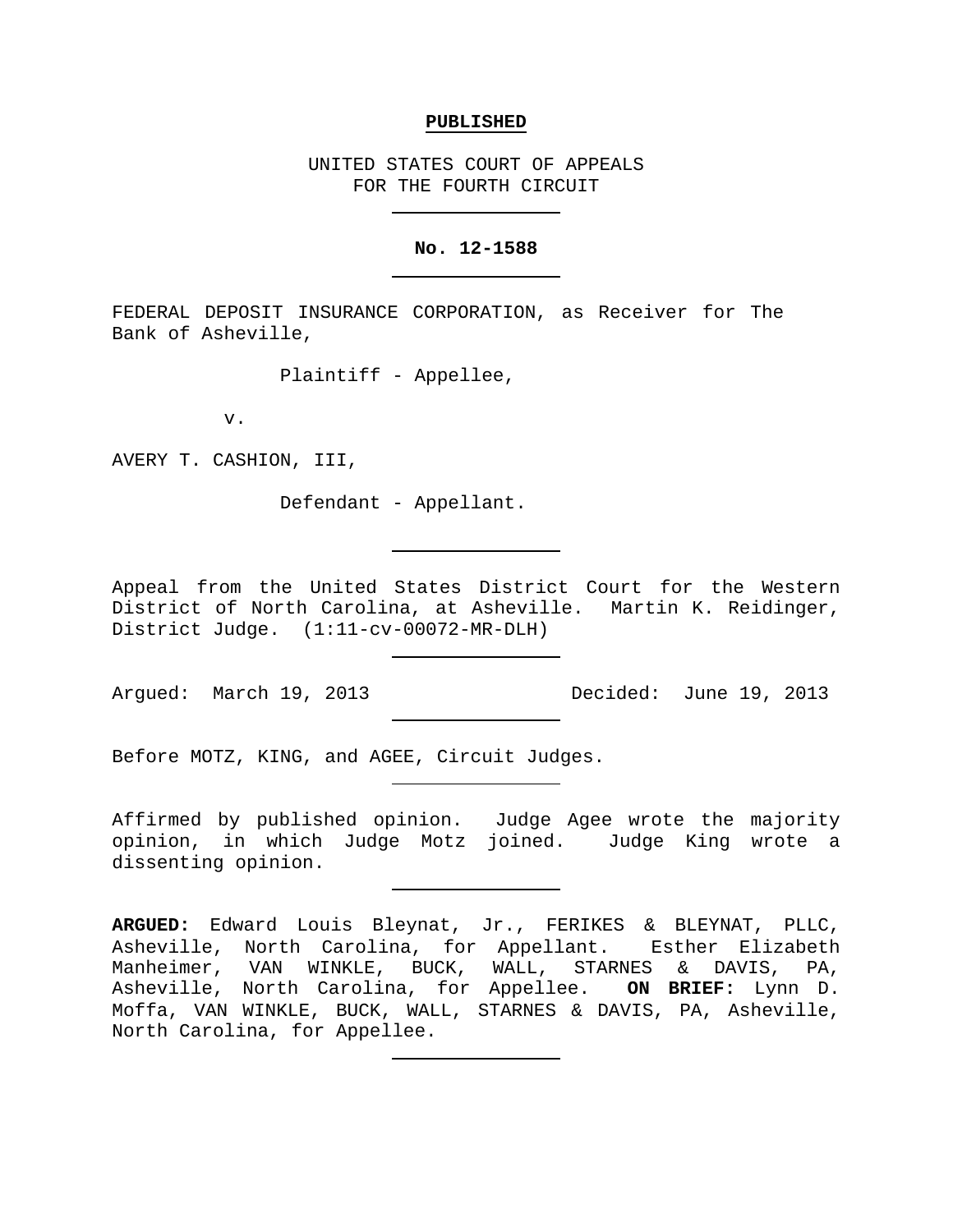AGEE, Circuit Judge:

Avery T. Cashion, III, appeals from the district court's judgment in favor of the Federal Deposit Insurance Corporation ("FDIC"), acting as receiver for The Bank of Asheville ("the Bank"), in this action by the FDIC to recover the deficiency owed on a promissory note executed by Cashion and payable to the Bank. Cashion contends that the district court erred in granting summary judgment to the FDIC because genuine issues of material fact exist as to whether the FDIC was the holder of the note and whether the note had been cancelled or assigned. He also asserts the district court abused its discretion in striking his surreply brief opposing summary judgment and an affidavit attached to it. For the reasons set forth below, we affirm the judgment of the district court.

#### I.

In August 2006, Cashion signed a promissory note ("Note") payable to the Bank in the original principal amount of \$2,000,000.00. Through March 2010, the Bank and Cashion entered into a number of modifications and renewals of the Note. The Note was originally secured by three other promissory notes, and a fourth promissory note was added as additional collateral in 2010.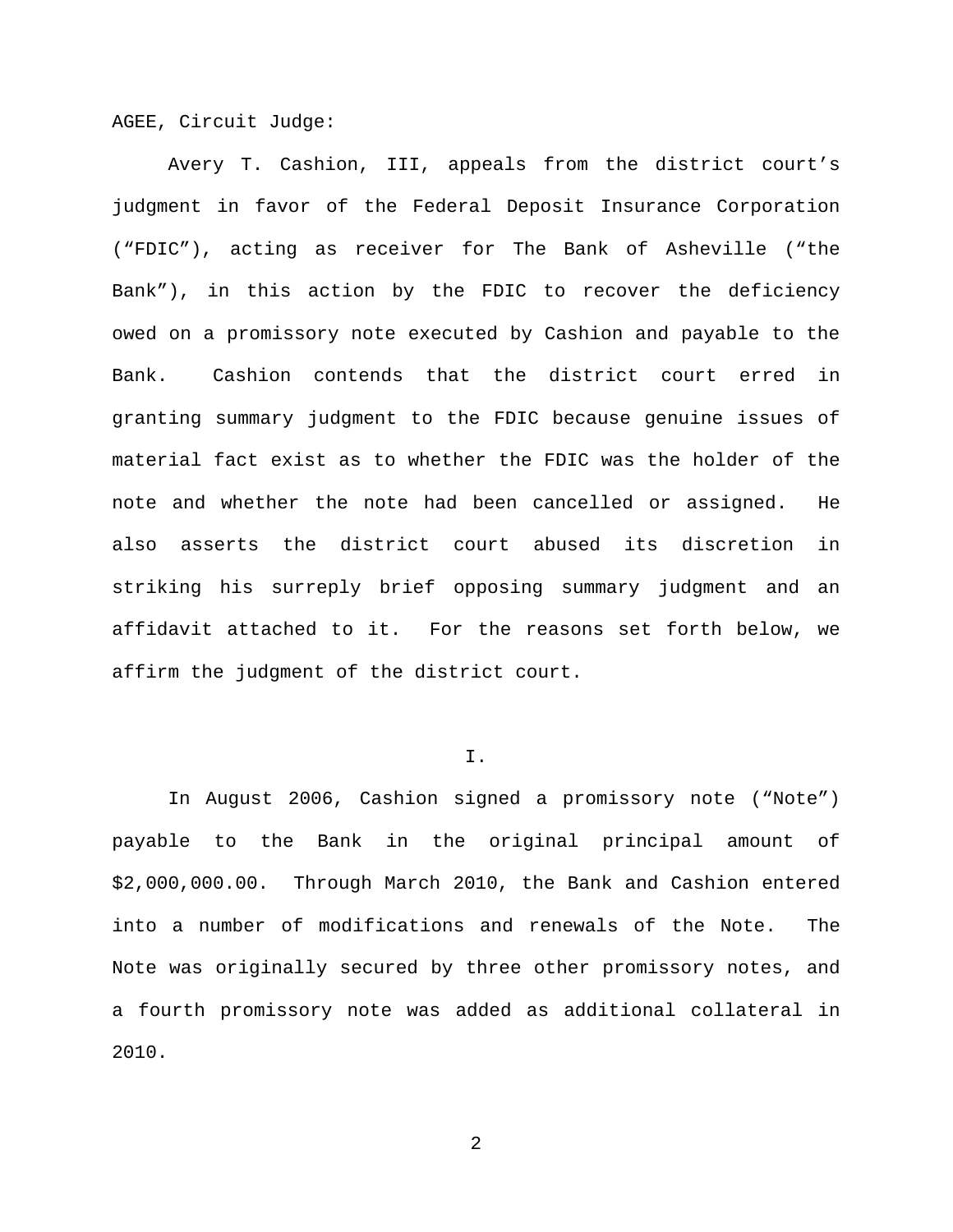In September 2010, the Bank filed an action in North Carolina state court alleging that it was the holder of the Note, that Cashion had defaulted by failing to make the payments due on the Note, and that it was entitled to full payment plus interest pursuant to the Note's terms. Cashion's Answer admitted "a copy of a document, which speaks for itself, is attached to [the Bank's] Complaint," and that the signature on that document "appears to be the signature of Mr. Cashion," but "demand[ed] that the [Bank] produce the original document that is described as [the Note]." (J.A. 17-19.)

Before the case proceeded further, the Bank closed and the FDIC was named receiver and liquidating agent. After the FDIC was substituted as the real party in interest in the state court, it removed the case to the United States District Court for the Western District of North Carolina. $^1$  $^1$  The FDIC then moved for summary judgment, asserting that it had set forth a prima facie case to recover proceeds on the Note and that no genuine issues of material fact precluded judgment as a matter of law. It attached to the motion an affidavit from Sherry M. Martin, a "Resolutions and Receiverships Specialist" for the FDIC who was

<span id="page-2-0"></span> $1$  Federal courts have jurisdiction over all civil suits "to which the [FDIC], in any capacity, is a party," and the FDIC is authorized to remove actions pending in state court to "the appropriate United States district court" if the FDIC is substituted as a party.  $12 \text{ U.S.C.}$  §  $1819(b)(2)(A)-(B)$ .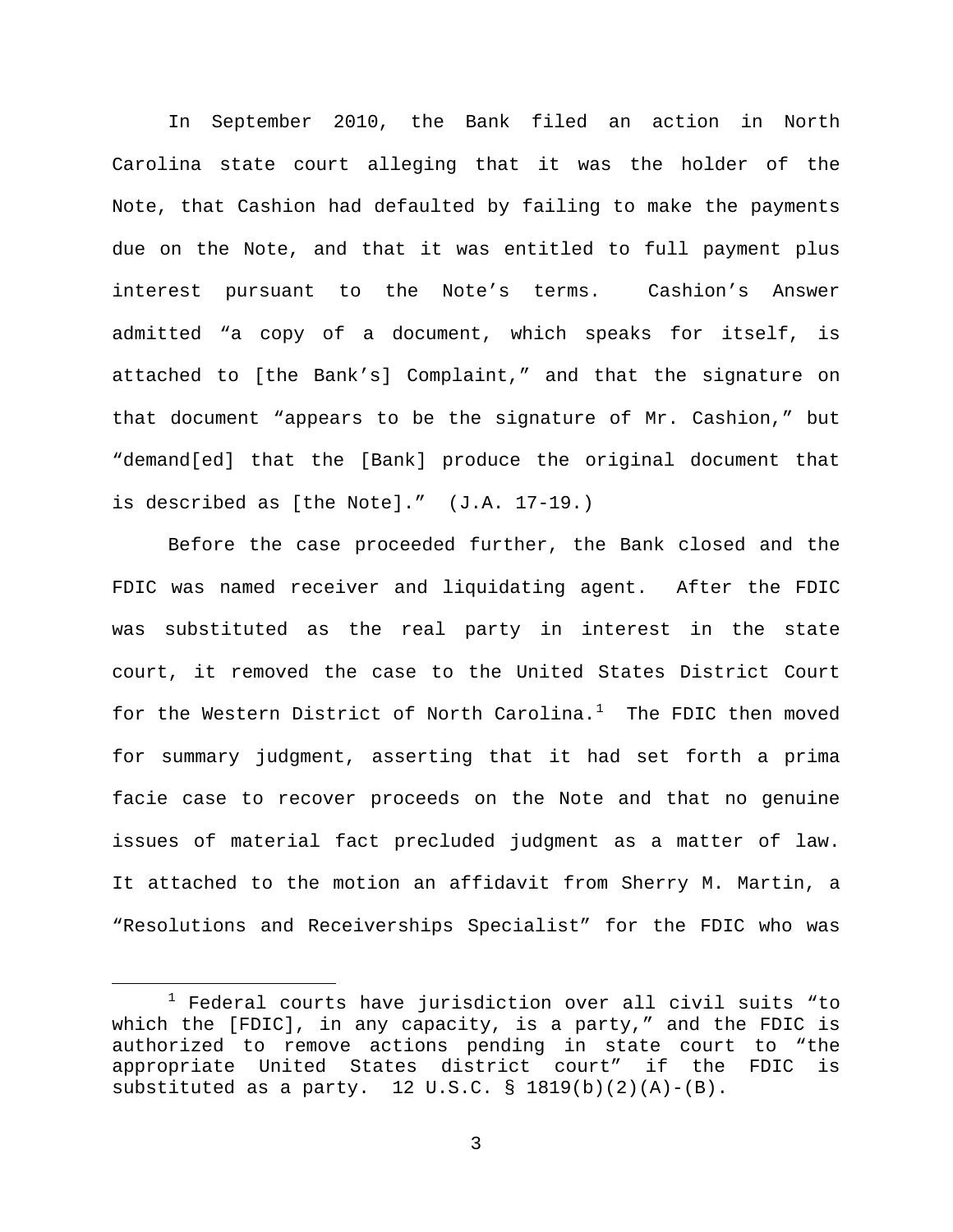"familiar with the books and records of" the FDIC and the Bank. Martin stated in the affidavit that the information alleged in the Complaint came from records and employees of the Bank, and was correct and true. (J.A. 31.)

Cashion opposed the motion, asserting that two genuine issues of material fact existed: first, whether the FDIC satisfied its burden of proving that it was the holder of the Note in light of its failure to produce the original Note, and second, whether the Note had been cancelled or assigned. To support the latter argument, Cashion included an affidavit asserting the Note had been cancelled and attaching a copy of the Internal Revenue Service ("IRS") Form 1099-C that he alleged he received from the Bank in early 2010 ("the 1099-C Form") as the sole basis for his affidavit.<sup>[2](#page-3-0)</sup> The 1099-C Form, labeled "Cancellation of Debt" in pre-printed text, had been filled out by hand and lists the Bank of Asheville as the creditor and Cashion as the debtor, references the Note's account number, reflects the "Date canceled" as "6/23/2010" and the "Amount of

<span id="page-3-0"></span> $2$  Cashion attached copies of two different Form 1099-Cs he claimed he received from the Bank, but only one of them lists the same account number as the Note. While Cashion continues to refer to both forms on appeal, our analysis considers only the Form 1099-C bearing the Note's account number. On its face, the other form does not appear to relate to the Note, and Cashion did not introduce any evidence suggesting that it in fact does.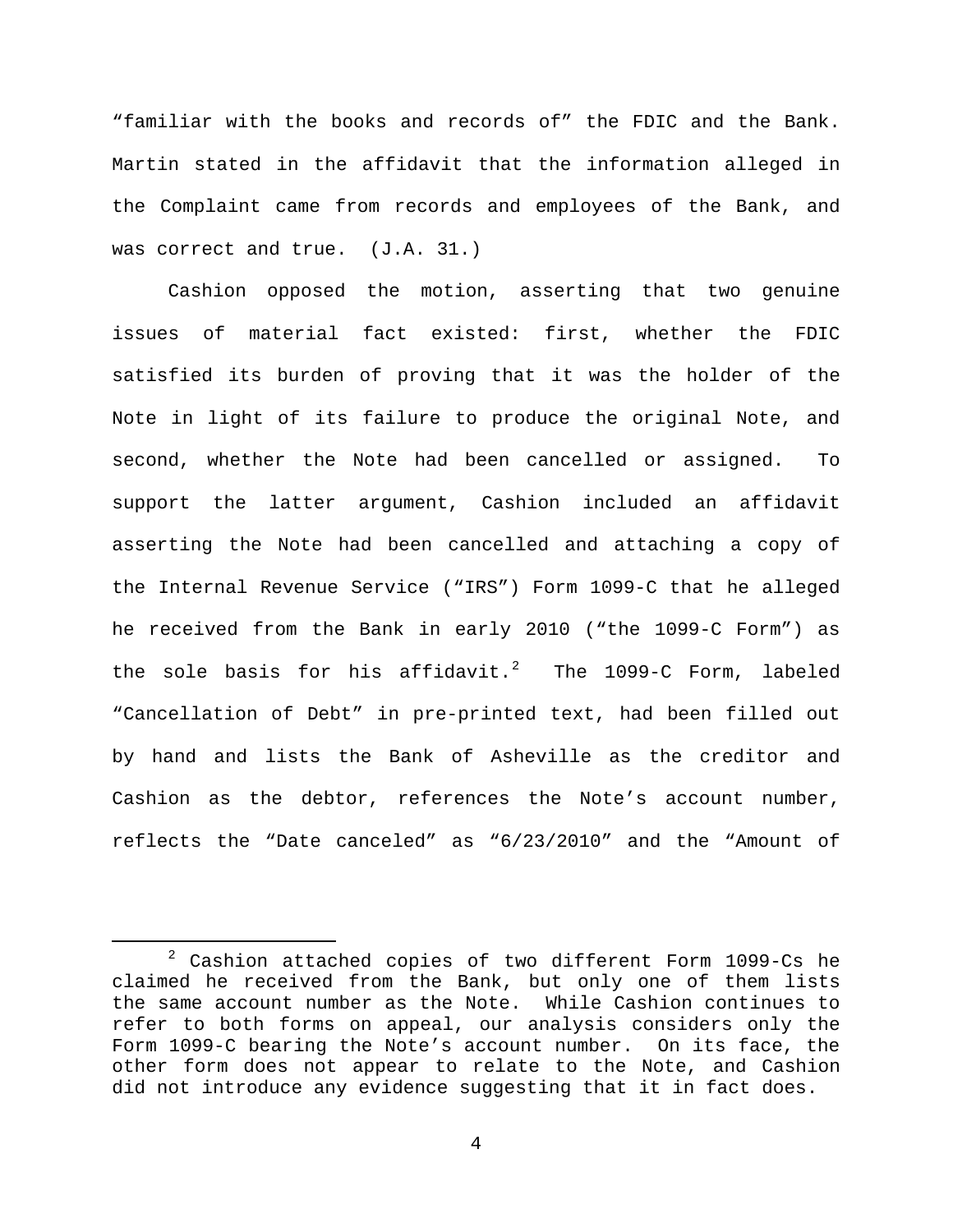debt canceled" as \$1,993,222.20. The "Debt description" box states: "Assignment of Promissory Notes." (J.A. 42.)

The FDIC attached a supplemental affidavit from Martin to its response in support of summary judgment in which she reiterated her

familiar[ity] with the books and records acquired by the [FDIC] when it was appointed Receiver for [the Bank]. . . . The books and records in question were made at or near the time of the matters therein recorded and were kept in the course of [the Bank's] regularly conducted business activity, the regular practice of which was to keep such books and records.

(J.A. 81.) Martin's supplemental affidavit also stated that the FDIC had possession of the original Note, that the copy attached to the Complaint was "true and correct," that the Note had not been transferred or assigned to a third party, that the Note had not been paid by Cashion or a third party, and that the Note had not been cancelled or Cashion "otherwise absolved" of liability. Martin also stated that based on the Bank's records in the FDIC's possession, the 1099-C Form "appear[ed] to have been sent to Mr. Cashion by [the Bank] prior to the" receivership. (J.A.

82.) Martin also indicated that

[t]he most likely explanation for the debt cancellation referred to in hand-writing on the IRS 1099-C Form . . . is that "Assignment of Promissory Notes" refers to *the collateral securing the Note* . . . . The fact that [the Bank] may have issued an IRS 1099-C Form concerning the *collateral* that secured the Note does not mean that [the [Cashion's] debt to [the Bank] reflected by the Note.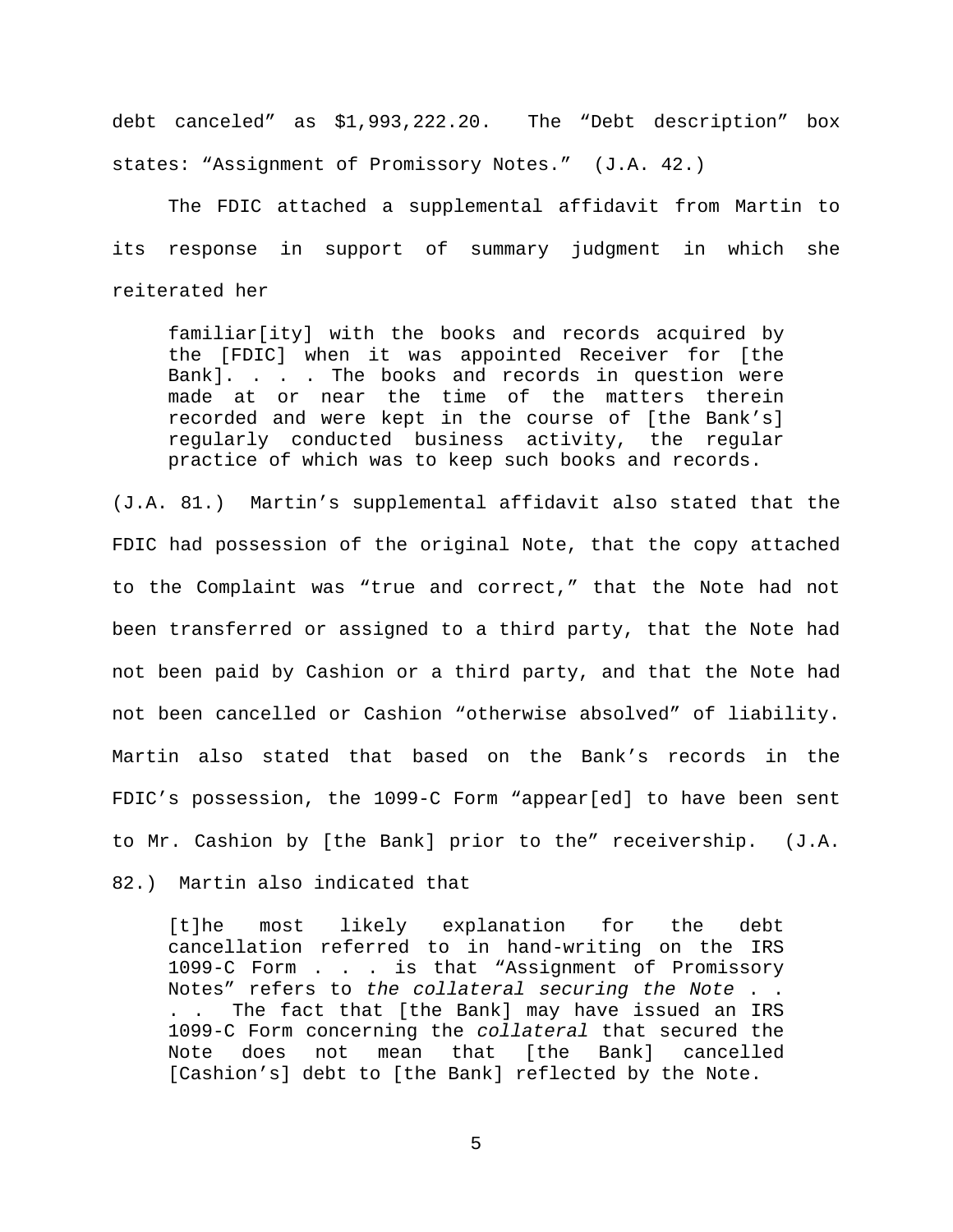(J.A. 82.) Based on Martin's supplemental affidavit, the FDIC argued that it was the holder of the Note and was not required to produce the original Note in order to prove that status under North Carolina law because a true copy was sufficient. In addition, the FDIC contended that the 1099-C Form was inadmissible hearsay and that Cashion had not "properly authenticated" the form for admission into evidence under any of the exceptions to the rule against hearsay. The FDIC also posited that the 1099-C Form did not refer to the Note, but to the collateral for the Note. Alternatively, the FDIC asserted that "at most," the 1099-C Form indicated the Bank's intent that the Note be cancelled, but was not competent evidence of actual cancellation.

Cashion did not move to strike Martin's supplemental affidavit, but instead filed an additional notice of filing in opposition to summary judgment (hereinafter "surreply") countering the FDIC's arguments regarding the admissibility and import of the 1099-C Form. Cashion attached to the surreply an affidavit from his business partner, Raymond M. Chapman, in which Chapman described the 1099-C Form and then gave his viewpoint as to what Cashion's receipt of the 1099-C Form from the Bank likely meant (cancellation of the Note).

The FDIC moved to strike the surreply and Chapman affidavit, noting that "[n]othing in the [c]ourt's Pretrial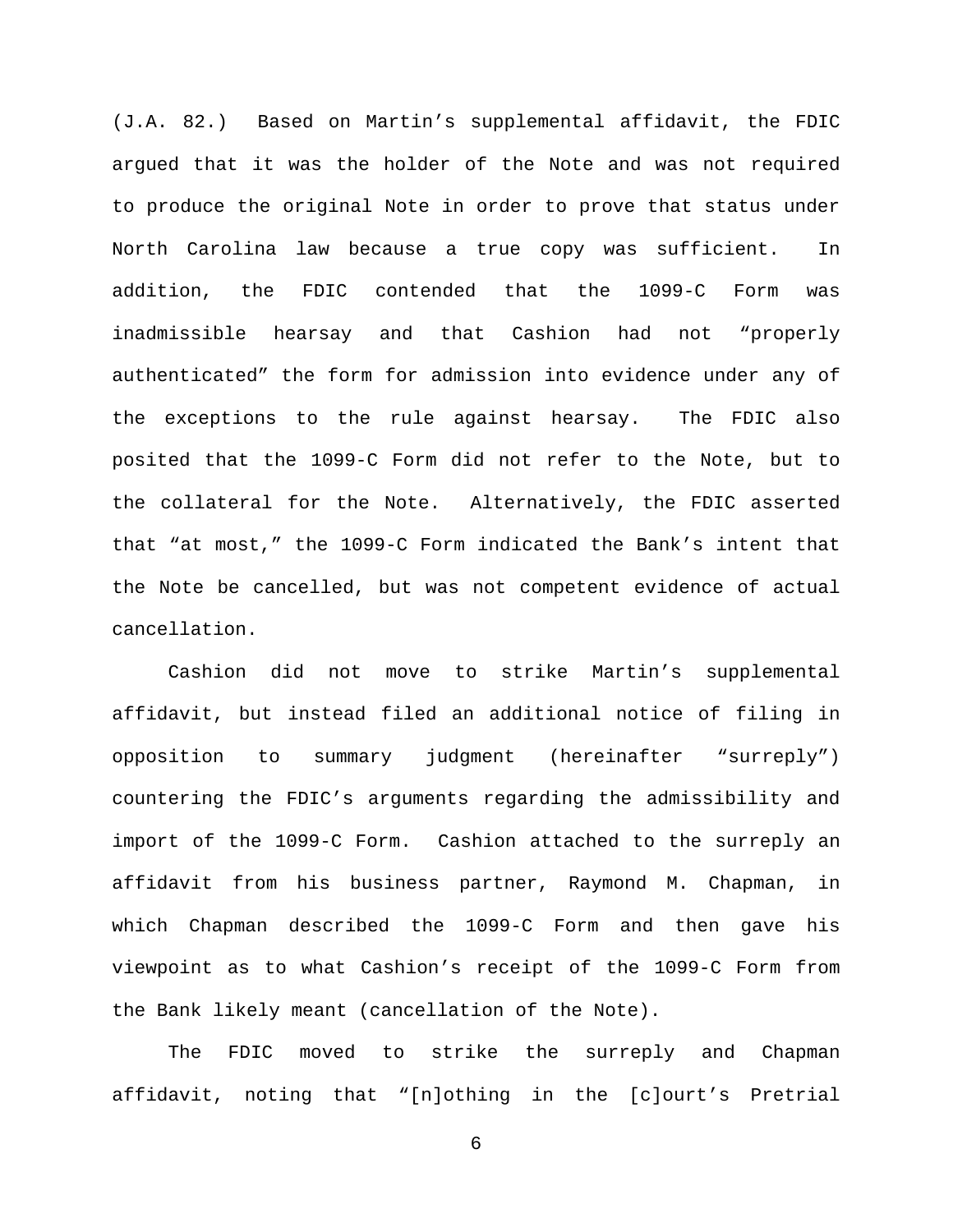Order and Case Management Plan authorize[d] the filing of a surreply," and Cashion had not sought leave of court to authorize such a filing. (J.A. 127.) It further asserted that a surreply was not appropriate under the circumstances given that its reply had not raised any new issues. In addition, the FDIC argued that the Chapman affidavit contained opinion testimony from a person who was not an expert witness rather than information based on Chapman's personal knowledge. For that reason, the FDIC urged the district court to strike or disregard the affidavit. $^3$  $^3$ 

For reasons summarized in context below, the district court granted the FDIC's motion to strike the surreply and Chapman affidavit, denied Cashion's motion for leave to file those items, and then awarded summary judgment to the FDIC. The district court entered final judgment in favor of the FDIC in the amount of "\$2,111,427.12, together with interest at the rate of \$373.73 per day from and after September 2, 2010." (J.A. 290.)

Cashion noted a timely appeal, and we have jurisdiction pursuant to 28 U.S.C. § 1291.

<span id="page-6-0"></span> <sup>3</sup> After the FDIC's motion to strike was filed, Cashion filed a motion requesting the district court grant him leave to file the surreply. Cashion asserted that his filing of the surreply was appropriate given the "new" issues surrounding the 1099-C Form that he contended were raised for the first time in the FDIC's reply brief.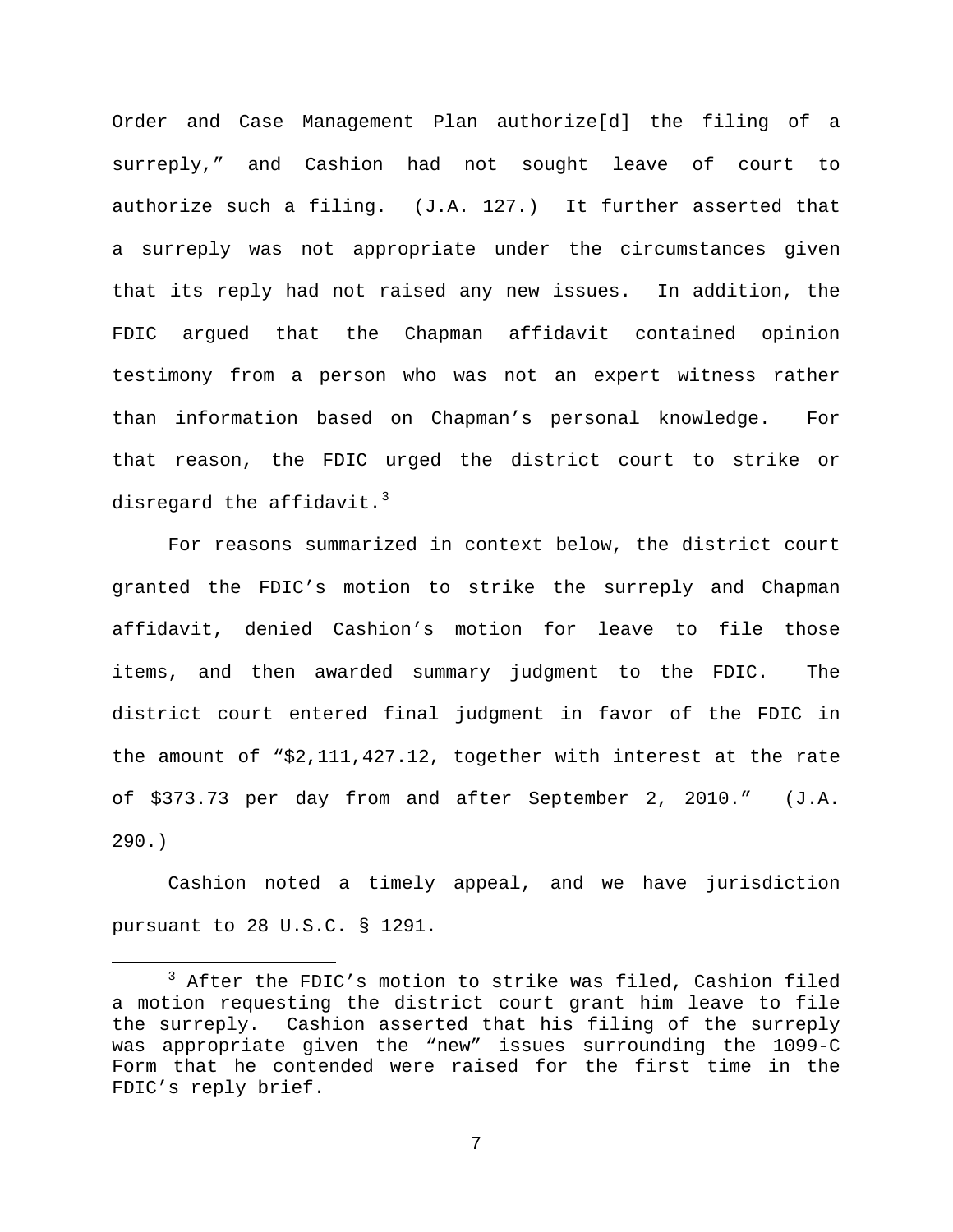Cashion raises three issues on appeal: (1) whether the district court erred in granting summary judgment to the FDIC because a genuine issue of material fact exists as to whether the FDIC is the holder of the Note; (2) whether the district court abused its discretion in granting the FDIC's motion to strike the surreply and Chapman's affidavit; and (3) whether the district court erred in granting summary judgment to the FDIC because a genuine issue of material fact exists as to whether the Note has been cancelled or assigned.

We review an award of summary judgment de novo. Adams v. Trs. of the Univ. of N.C.-Wilmington, 640 F.3d 550, 556 (4th Cir. 2011). Summary judgment is appropriate if "there is no genuine dispute as to any material fact and the movant is entitled to judgment as a matter of law." Fed. R. Civ. Pro. 56(a). In considering the matter, we construe the evidence in the light most favorable to the non-moving party—here, Cashion and draw all reasonable inferences in his favor. See Adams, 640 F.3d at 556.

We review the district court's evidentiary and scheduling decisions for abuse of discretion. See Noel v. Artson, 641 F.3d 580, 591 (4th Cir. 2011) (stating that a district court's evidentiary decisions are reviewed for abuse of discretion); Cray Commc'ns, Inc. v. Novatel Computer Sys., Inc., 33 F.3d 390,

II.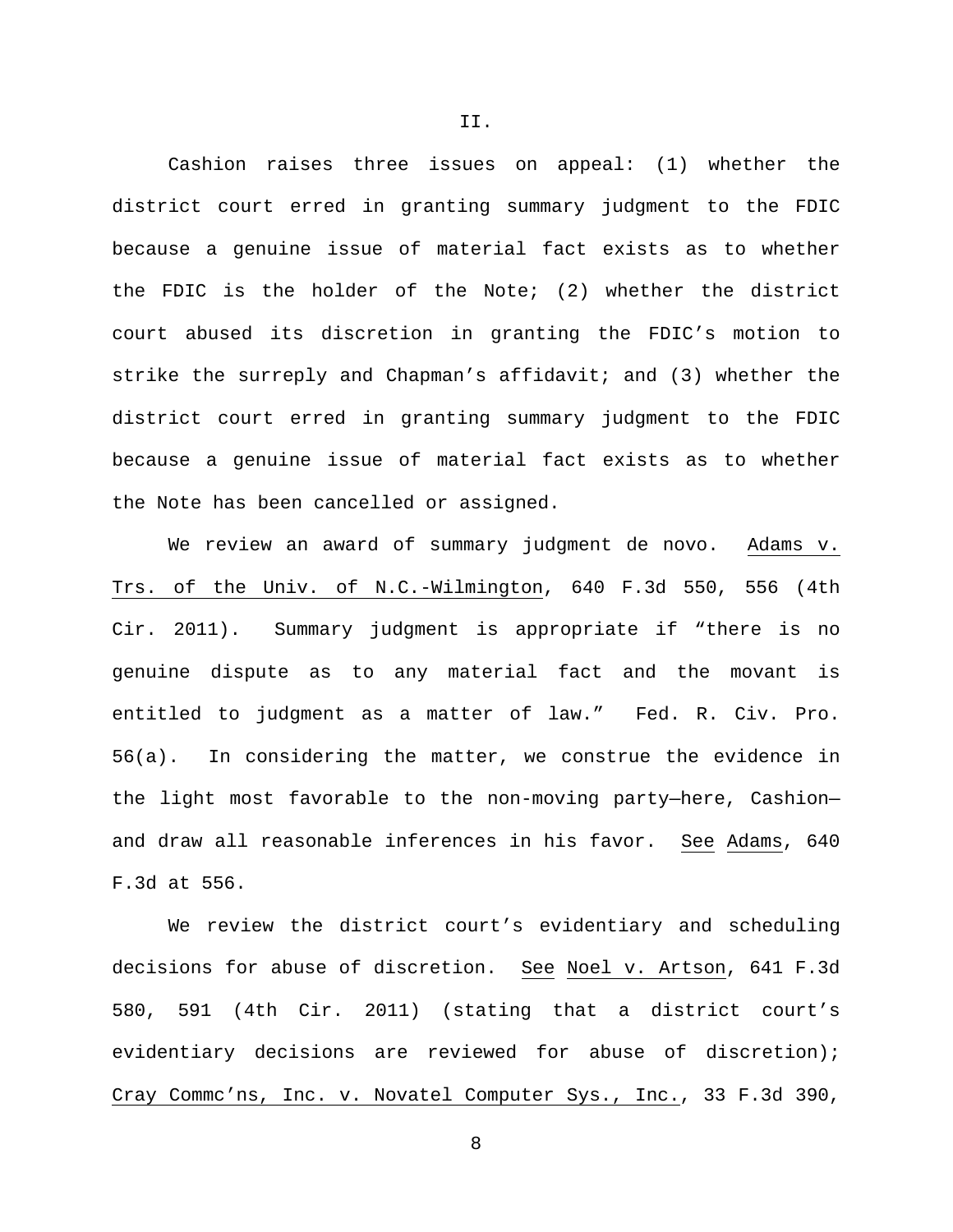396 (4th Cir. 1994) (stating the district court's decisions regarding briefing and hearing on summary judgment motions are reviewed for abuse of discretion).

## A.

Consistent with the Note's governing law provision, we look to North Carolina law to determine whether the FDIC established that it is the "holder" of the Note. The "holder" of a negotiable instrument is entitled to enforce it. N.C. Gen. Stat. § 25-3-301. A "holder" is the "individual, corporation, . . . or any other legal or commercial entity," N.C. Gen. Stat. § 25-1-201(b)(27), "in possession of a negotiable instrument that is payable either to bearer or to an identified person that is the person in possession." N.C. Gen. Stat. § 25-1-201(b)(21). "When signatures are admitted or established, production of the instrument entitles a holder to recover on it unless the defendant establishes a defense." L. Harvey & Son Co. v. Jarman, 333 S.E.2d 47, 52 (N.C. Ct. App. 1985) (quoting former N.C. Gen. Stat. § 25-3-307(2), recodified using similar language at N.C. Gen. Stat. § 25-3-308).

The district court rejected Cashion's contention that the FDIC had not shown that it is the holder of the Note because it failed to produce the original Note despite Cashion's "demand" in his Answer that it do so. Relying on Dobson v. Substitute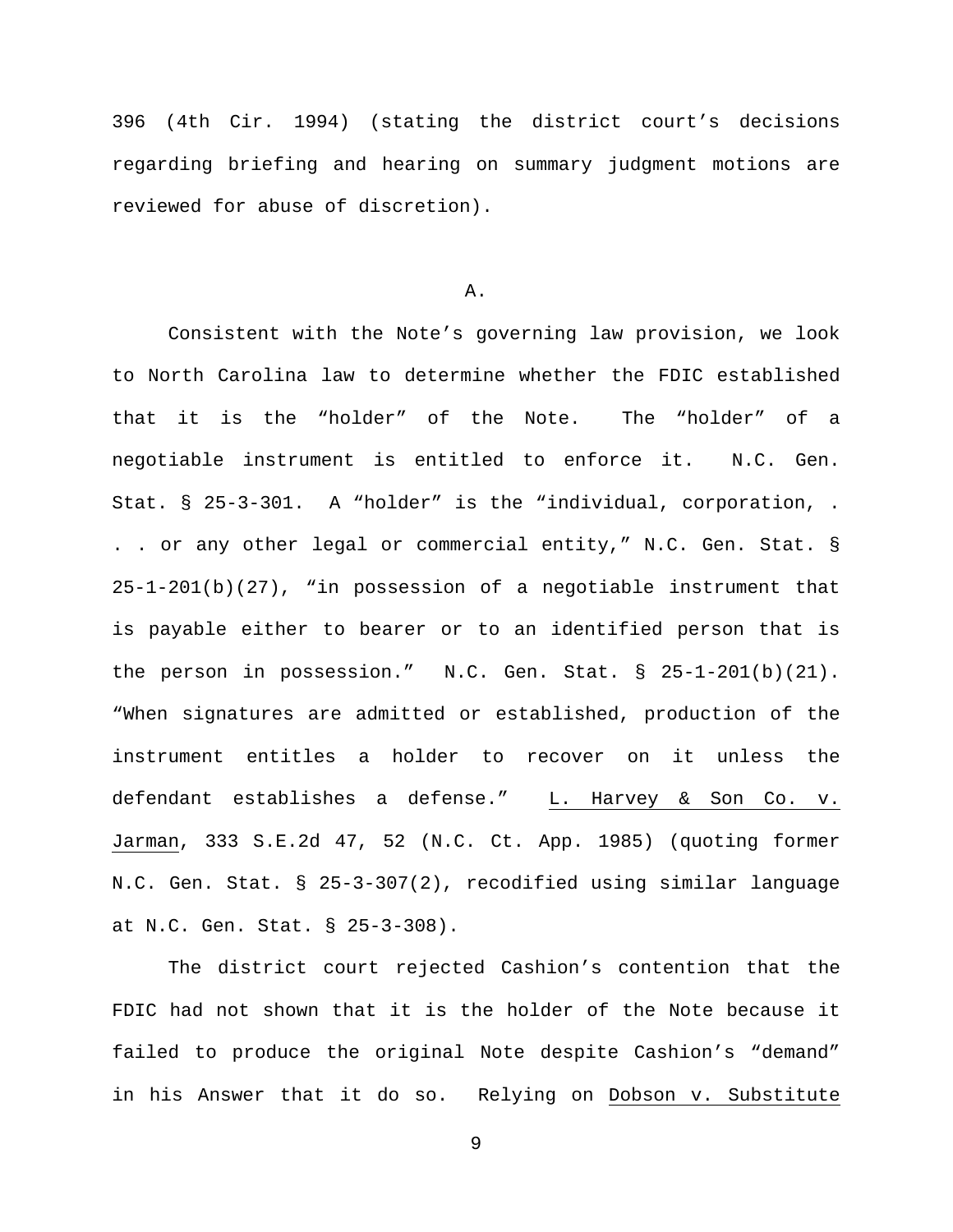Tr. Servs., Inc., 711 S.E.2d 728 (N.C. Ct. App. 2011), and Liles v. Myers, 248 S.E.2d 385 (N.C. Ct. App. 1978), the district court concluded that "production of the original Note is not the only manner in which holder status can be proved" under North Carolina law. (J.A. 277.) The district court observed that the FDIC had proffered evidence that the Bank was the holder, that the FDIC succeeded to all rights of the Bank when it was appointed as the Bank's receiver, and that a true and accurate copy of the Note was in the record. In addition, the district court observed that Cashion did not dispute the accuracy of the copy but instead simply "made a 'strict demand' for production of the original Note in his Answer."<sup>[4](#page-9-0)</sup> (J.A. 277.)

On appeal, Cashion contends the district court erred because the FDIC had not satisfied its burden of proving, under North Carolina law, that it was the holder of the Note due to the failure to produce the original Note in response to Cashion's demand for "strict proof." (Opening Br. 8.) Cashion points to Liles as establishing a party's right under North Carolina law to demand such strict proof, and points to the Bank's entering into receivership as sufficient to create uncertainty as to the content of the Bank's records. Cashion

<span id="page-9-0"></span><sup>&</sup>lt;sup>4</sup> The district court also accurately noted that Cashion "never made a formal discovery request for the production of the [Note]." (J.A. 277 n.2.)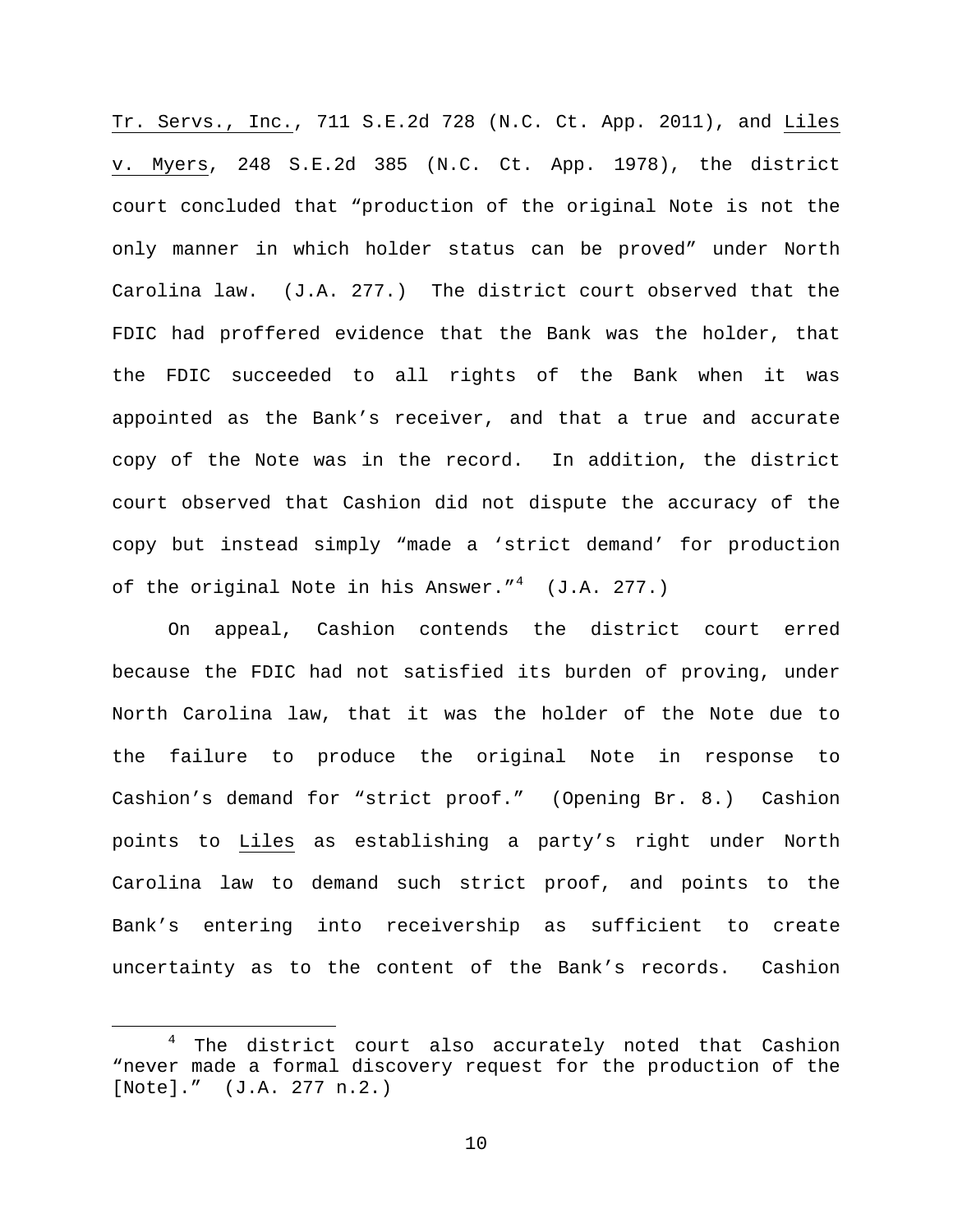asserts that Martin's "[c]arefully crafted affidavit[]" is insufficient to prove holder status because it was a "perfunctory and conclusory verification" in the face of Cashion's demand. (Opening Br. 18, 22.)

We readily conclude that Cashion's argument misconstrues the relevant North Carolina case law. In Liles, the Court of Appeals of North Carolina held that the plaintiff failed to introduce the promissory "note itself or any other competent evidence" showing that the plaintiff was the current holder of the note. 248 S.E.2d at 388 (emphasis added). Cashion's argument ignores the court's inclusion of the category "or any other competent evidence" in asserting that Liles permits a debtor to demand strict proof in the form of the original Note as a mandatory condition precedent before a court can determine status as a holder. Any uncertainty remaining after Liles was eliminated in Dobson, wherein the North Carolina Court of Appeals flatly rejected the same argument now made by Cashion: that a holder of a note cannot prove his status by producing a copy of a promissory note as opposed to the original. 711 S.E.2d at 730. In Dobson, the plaintiff introduced a true and correct copy of the promissory note as well as affidavits from two bank officials stating that the bank was the owner and holder of the note. Id. The debtor disputed the accuracy of the copy, but offered no evidence that the photocopy was not a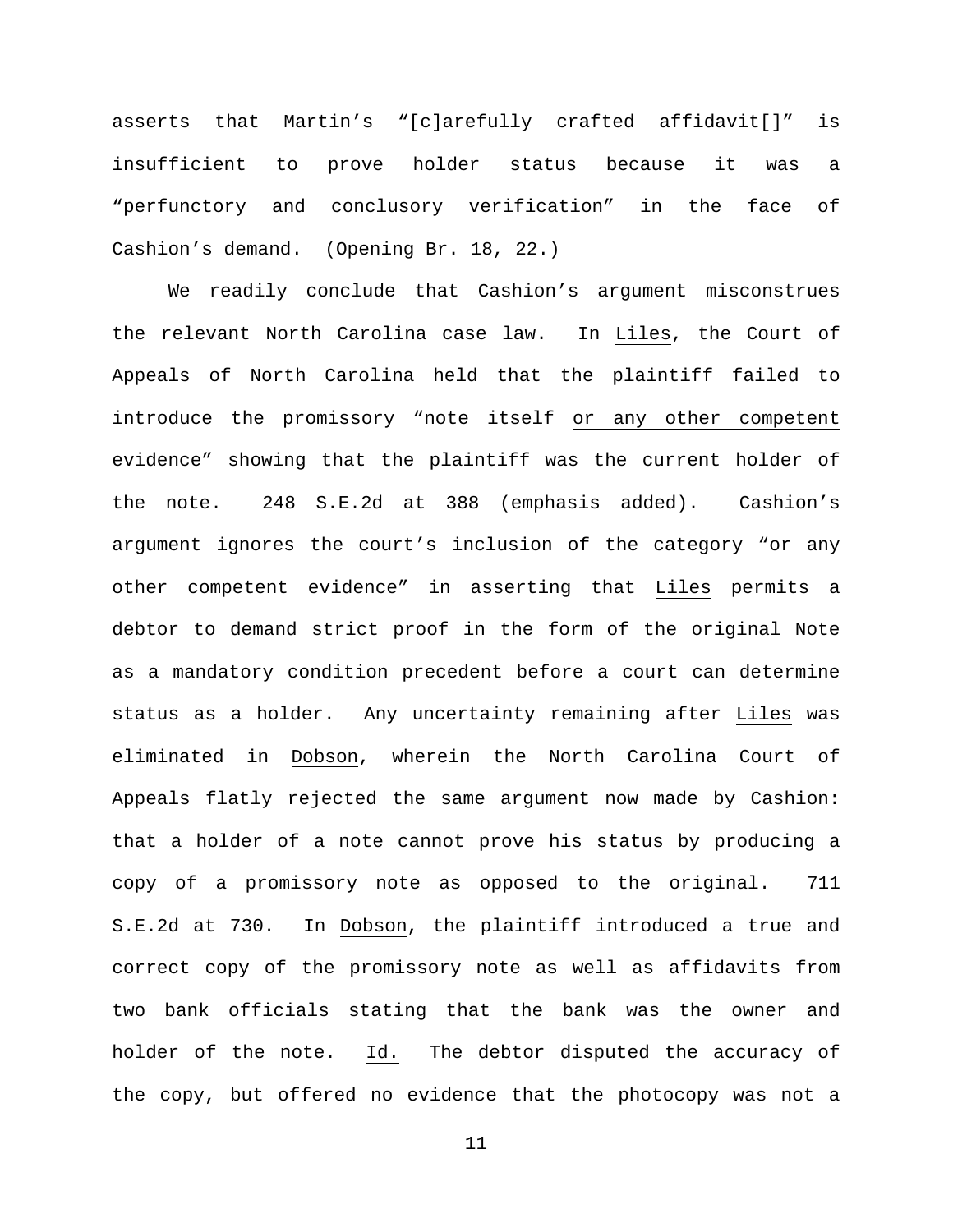true and correct copy. The North Carolina Court of Appeals noted that "[u]nder similar circumstances" it had

held that where there is no evidence that photocopies of a note or deed of trust are not exact reproductions of the original instruments, a party need not present the original note or deed of trust and may establish that it is the holder of the instruments by presenting photocopies of the note or deed of trust.

Id. The debtor's "bare statement" denying the authenticity of the copy and demanding production of the original was "insufficient to cast doubt on [the bank's] evidence that [it] is the holder of the note and does not serve as evidence that the copies are not exact reproductions." Id. at 731.

So, too, Cashion's demand of "strict proof" through production of the original Note is not sufficient under applicable North Carolina law to defeat summary judgment by creating a genuine issue of material fact. Like the debtor in Dobson, Cashion produced no evidence to suggest that the copy of the Note in the record was somehow inaccurate, or anything but a true and correct copy. Nor did he produce any evidence other than bald speculation and his "bare statement" that the FDIC did not possess the original Note. Cashion also failed to introduce any facts that question the veracity of Sherry M. Martin's affidavit, which was based on her personal knowledge of the Bank's records. See In re Foreclosure by David A. Simpson, P.C., 711 S.E.2d 165, 174-75 (N.C. Ct. App. 2011) (discussing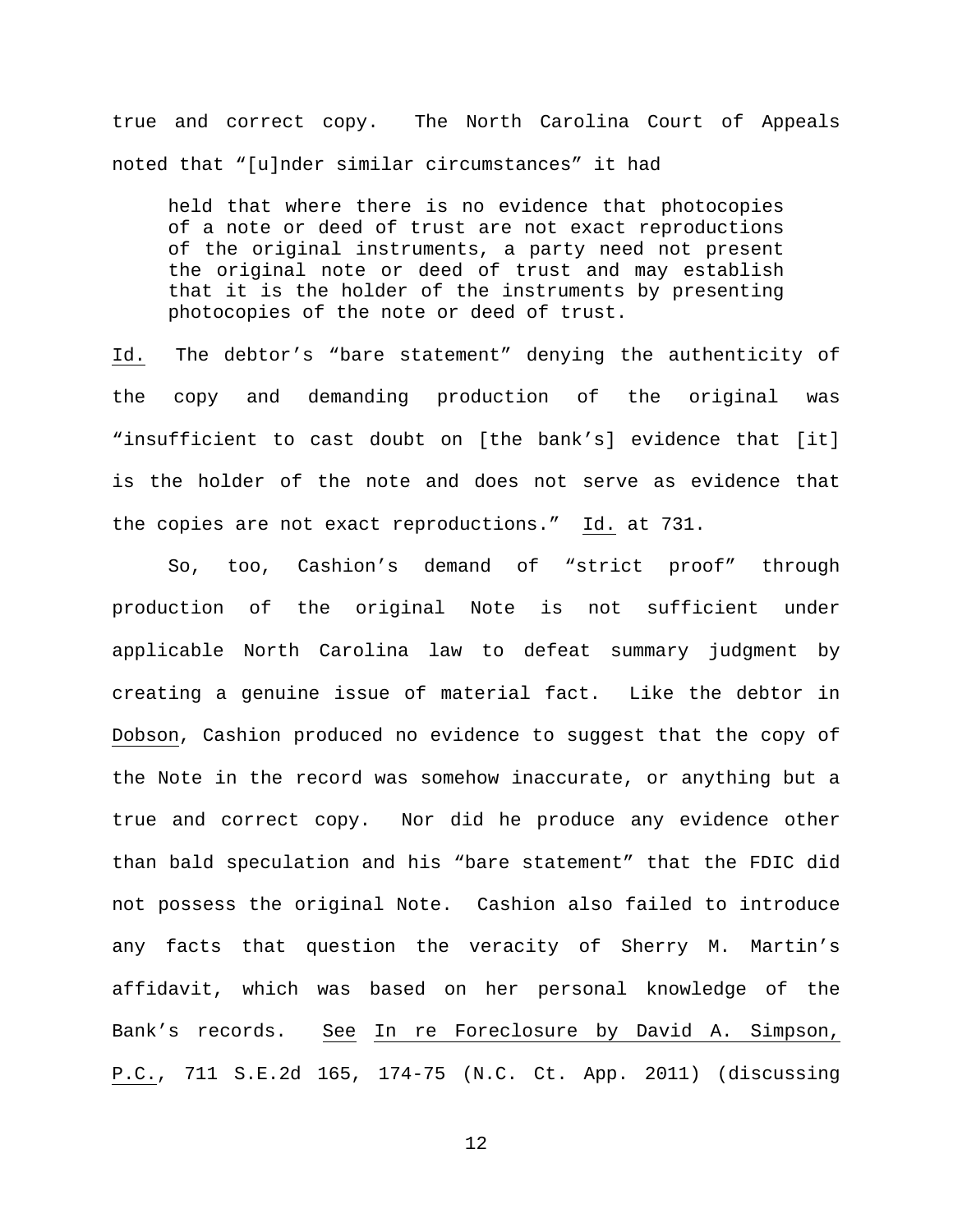why an affiant's factual statements, so long as they are based on personal knowledge, are competent evidence). In short, Cashion came forward with no facts that call into question the FDIC's evidence establishing that it is the holder of the Note. See Econo-Travel Motor Hotel Corp. v. Taylor, 271 S.E.2d 54, 57 (N.C. 1980) (stating that to create a question of fact challenging this evidence, the debtor would have to "come forward with facts, not mere allegations, which controvert the fact set forth in [the plaintiff's] case"). The copy of the Note, coupled with Martin's affidavit, is sufficient "other competent evidence" to prove the FDIC's status as holder of the Note under North Carolina law. The district court thus did not err in concluding that no genuine issue of material fact existed as to the FDIC's status as holder of the Note.

# B.

The district court granted the FDIC's motion to strike the surreply and Chapman's affidavit. It characterized the FDIC's arguments regarding the 1099-C Form as "responses" and "rebuttal[s]" to issues raised in Cashion's response in opposition to summary judgment, rather than "'new' matters raised for the first time in the Reply." (J.A. 274.) As such, it concluded Cashion "had ample opportunity to present all of his arguments and evidence regarding the [1099-C Form] in his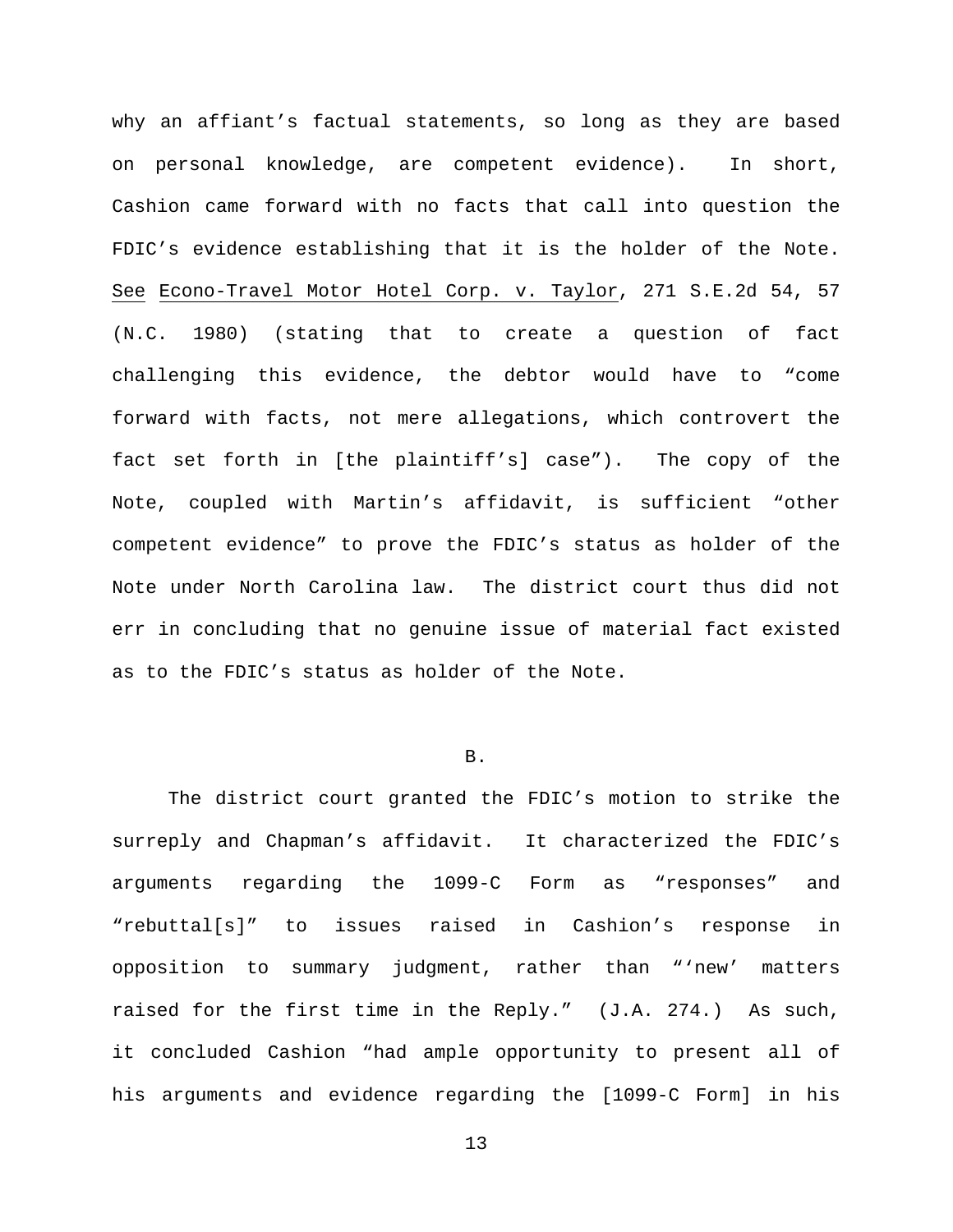Responses to the FDIC's Motion for Summary Judgment," and could have done so at that time. (J.A. 275.) The court also concluded that Chapman's affidavit provided interpretations of the 1099-C Form, but because Chapman was not put forward as an expert witness, such testimony was not admissible as it went beyond his personal knowledge.

Cashion contends these decisions constituted reversible error given that both the surreply and Chapman's affidavit address the important matter of showing why the 1099-C Form was competent evidence. He explains that because the surreply and Chapman affidavit "were offered to aid, rather than hamper, the decision making process," Opening Br. 46, and were offered in response to an argument made for the first time in the reply brief (that the 1099-C Form was inadmissible and referred to the collateral for the Note), the district court should not have stricken them.

On this record, we cannot say that the district court abused its discretion in granting the motion to strike Cashion's surreply. Surreplies are generally not permitted under the local rules of the Western District of North Carolina, Local Rule 7.1(E), and the parties' briefing schedule did not authorize filing one. Cashion relied on the 1099-C Form in opposing summary judgment. The FDIC's reply brief then challenged both the admissibility and weight of this evidence in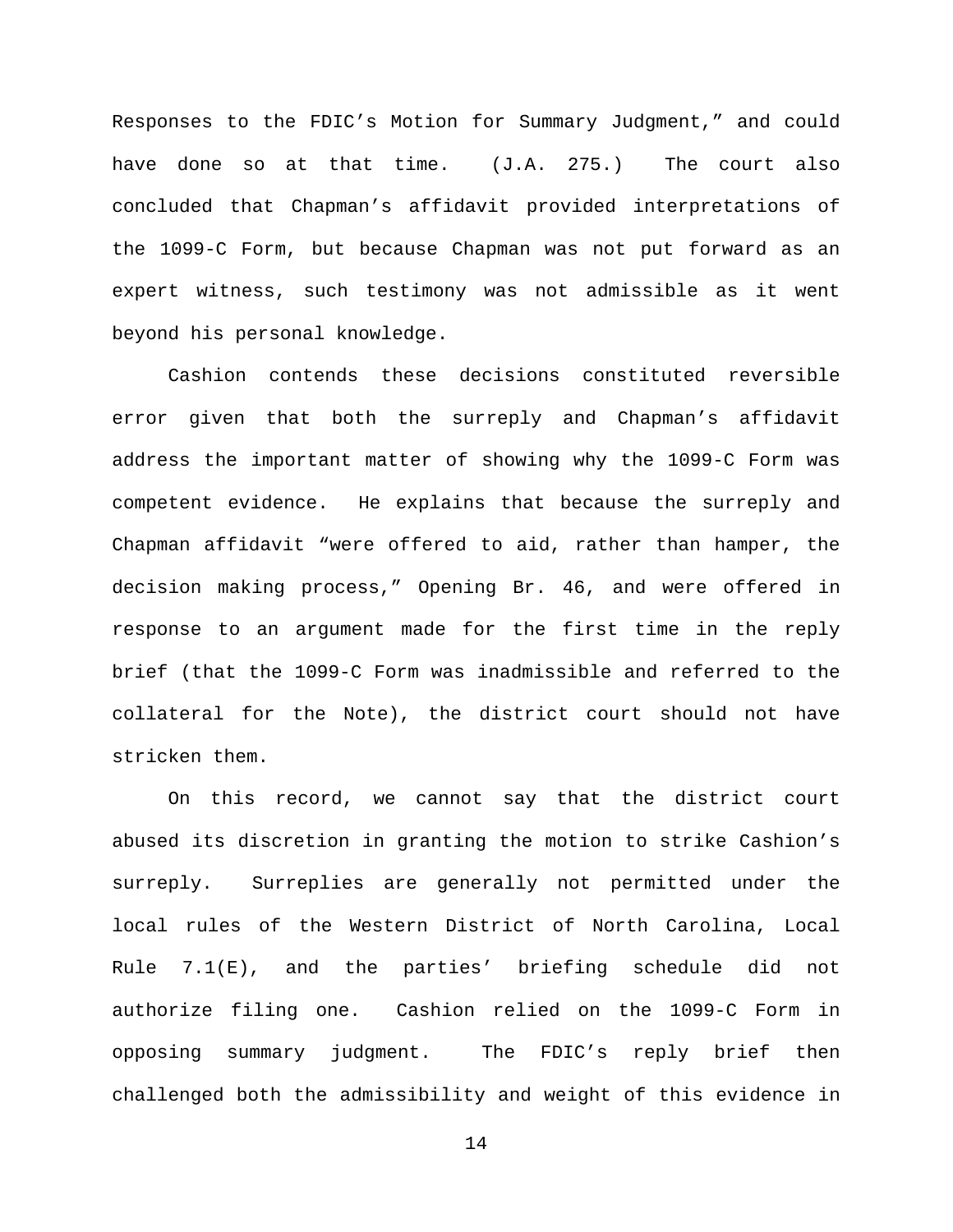considering summary judgment. The reply brief therefore did not raise a new legal theory or new evidence, but instead responded to Cashion's own argument and evidence. That Cashion failed to anticipate how the FDIC would respond to his reliance on the 1099-C Form does not automatically entitle him to file a surreply. Nor can we discern any other reason that would make the district court's decision inequitable.

As to the decision to strike Chapman's affidavit, Federal Rule of Civil Procedure  $56(c)(4)$  requires that "[a]n affidavit or declaration used to support or oppose a motion [for summary judgment] must be made on personal knowledge, set out facts that would be admissible in evidence, and show that the affiant or declarant is competent to testify on the matters stated." Chapman's affidavit gives his lay opinion about the meaning of the 1099-C Form and challenges Martin's interpretation of it. Cashion has failed to show how that testimony reflects Chapman's "personal knowledge" of the 1099-C Form, nor can he; it is speculative and expresses Chapman's opinion.<sup>[5](#page-14-0)</sup> For these reasons, the district court did not abuse its discretion in striking the surreply and Chapman's affidavit.

<span id="page-14-0"></span><sup>&</sup>lt;sup>5</sup> To the extent Cashion argues that Martin's affidavit should have been stricken because it, too, went beyond the scope of Rule 56(c), we note that Cashion failed to move to strike her affidavit. The district court thus had no occasion to consider that argument or rule upon it; as such, the matter is not properly before this Court on appeal.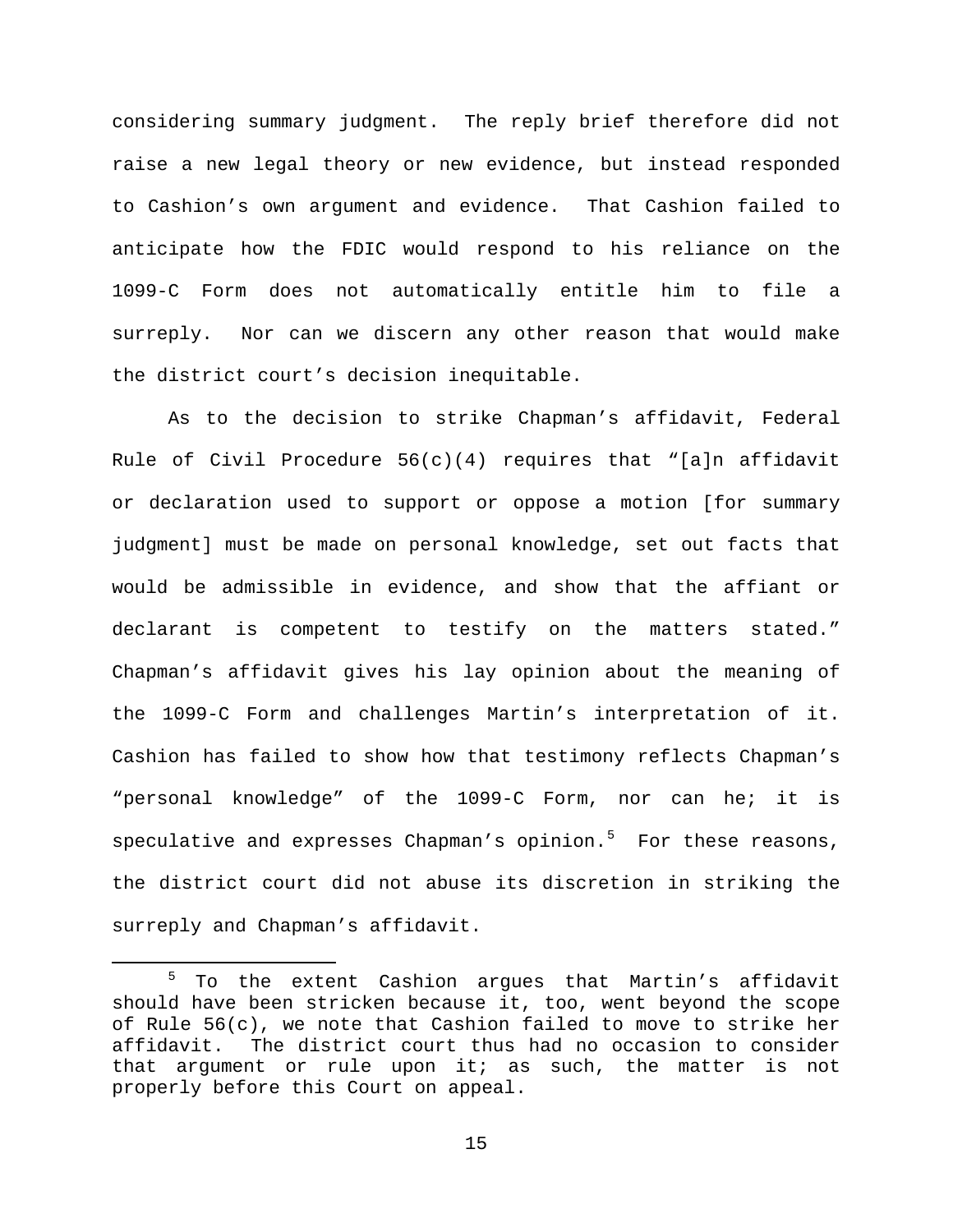The district court provided three different bases for its conclusion that the 1099-C Form did not create an issue of material fact as to whether the Note had been cancelled or assigned. We need only address one of those grounds in light of our conclusion that it was a proper basis for rejecting Cashion's position. $6$  The district court held that "a Form 1099-C does not itself operate to legally discharge a debtor's liability," and thus "does not, standing alone, raise a genuine issue of material fact regarding [Cashion's] liability on the Note." (J.A. 283-84.) The district court held that summary judgment in favor of the FDIC was therefore appropriate because the Note was not "sufficient evidence for a jury to return a verdict in [Cashion's] favor on the issue of whether the Note . . . had been cancelled and/or assigned by [the Bank] prior to the institution of this action." (J.A. 285.)

<span id="page-15-0"></span> $6$  At the outset, the district court noted Cashion had not established a proper foundation for admitting the Form into evidence, given that it was hearsay and had not been authenticated pursuant to Rule 803(6) or 902(11) of the Federal It then concluded that the 1099-C Form "appear[ed] to relate not to the assignment or cancellation of the . . . Note but rather to the assignment or cancellation of the Note's collateral" given that the 1099-C Form refers to "Assignment of Promissory Notes." (J.A. 283). Only then did the court turn to the basis on which we affirm. note some uncertainty as to the validity of these first two grounds, we need not examine them further given our agreement with the district court on its third basis of decision.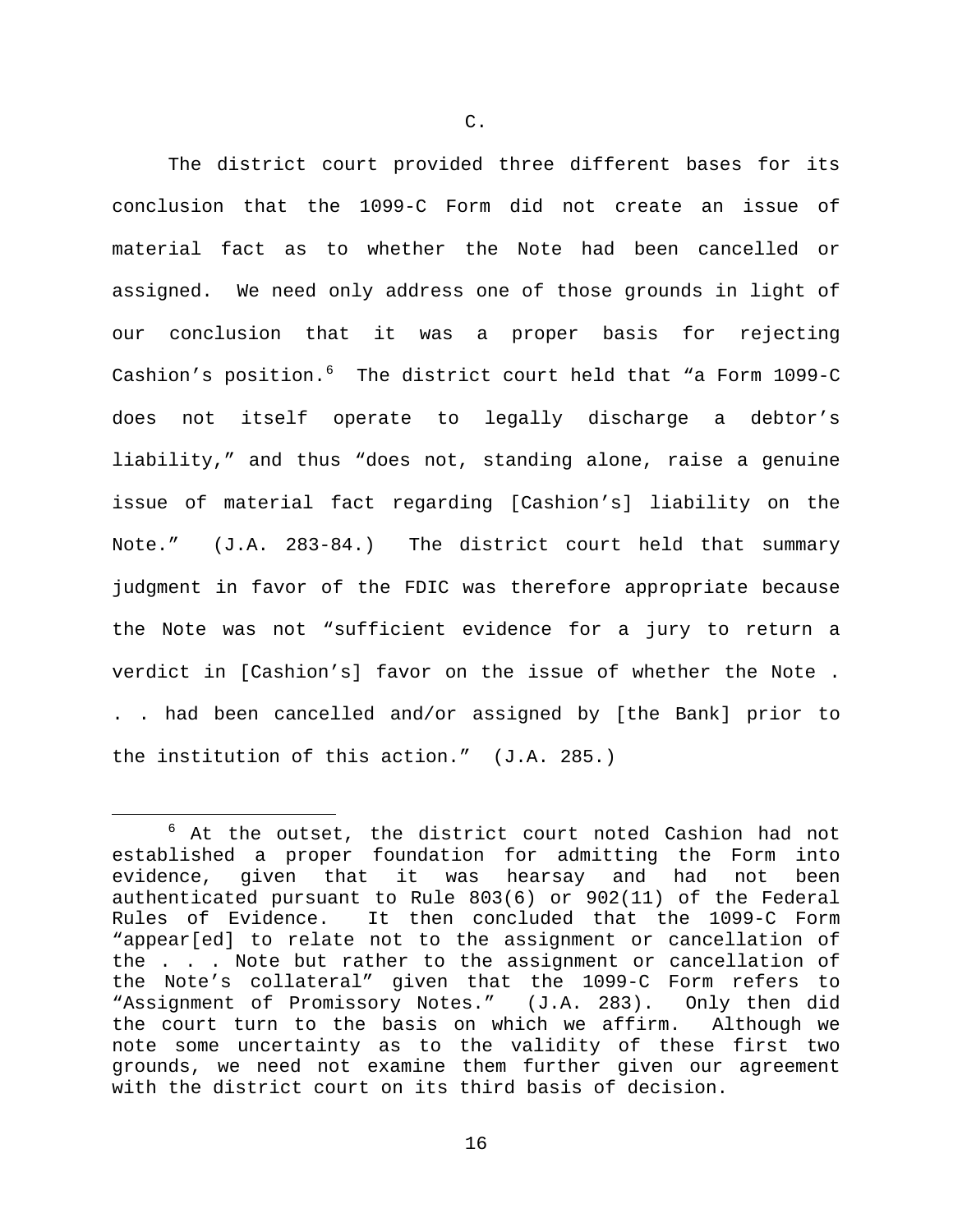Cashion contends here, as he did below, that the 1099-C Form is prima facie evidence that the Note was discharged given that actual discharge is one of the identifiable events that can trigger the requirement to send the IRS and debtor copies of the form. Cashion points to a handful of state and federal lower court decisions that support his position that the district court erred in holding that the 1099-C Form does not constitute sufficient evidence of discharge to withstand a motion for summary judgment. Under Cashion's theory of the case, the 1099- C Form is prima facie evidence of a discharge, and having proffered this prima facie evidence, the burden of persuasion shifted to the FDIC to rebut a presumption of cancellation. And, he contends, the FDIC cannot successfully rebut the presumption in this case because it has disavowed knowledge of actions prior to when the Bank entered into receivership.

The FDIC responds that the 1099-C Form did not create a genuine issue of material fact that would preclude summary judgment in its favor because it is not sufficient evidence alone upon which a jury could find in favor of Cashion. Citing to the relevant IRS regulations, IRS statements regarding 1099-C Forms, various state and federal lower court opinions, and an unpublished opinion from the Fifth Circuit (some of which the district court relied on as well), the FDIC contends that the 1099-C Form did not effectuate a discharge, did not preclude it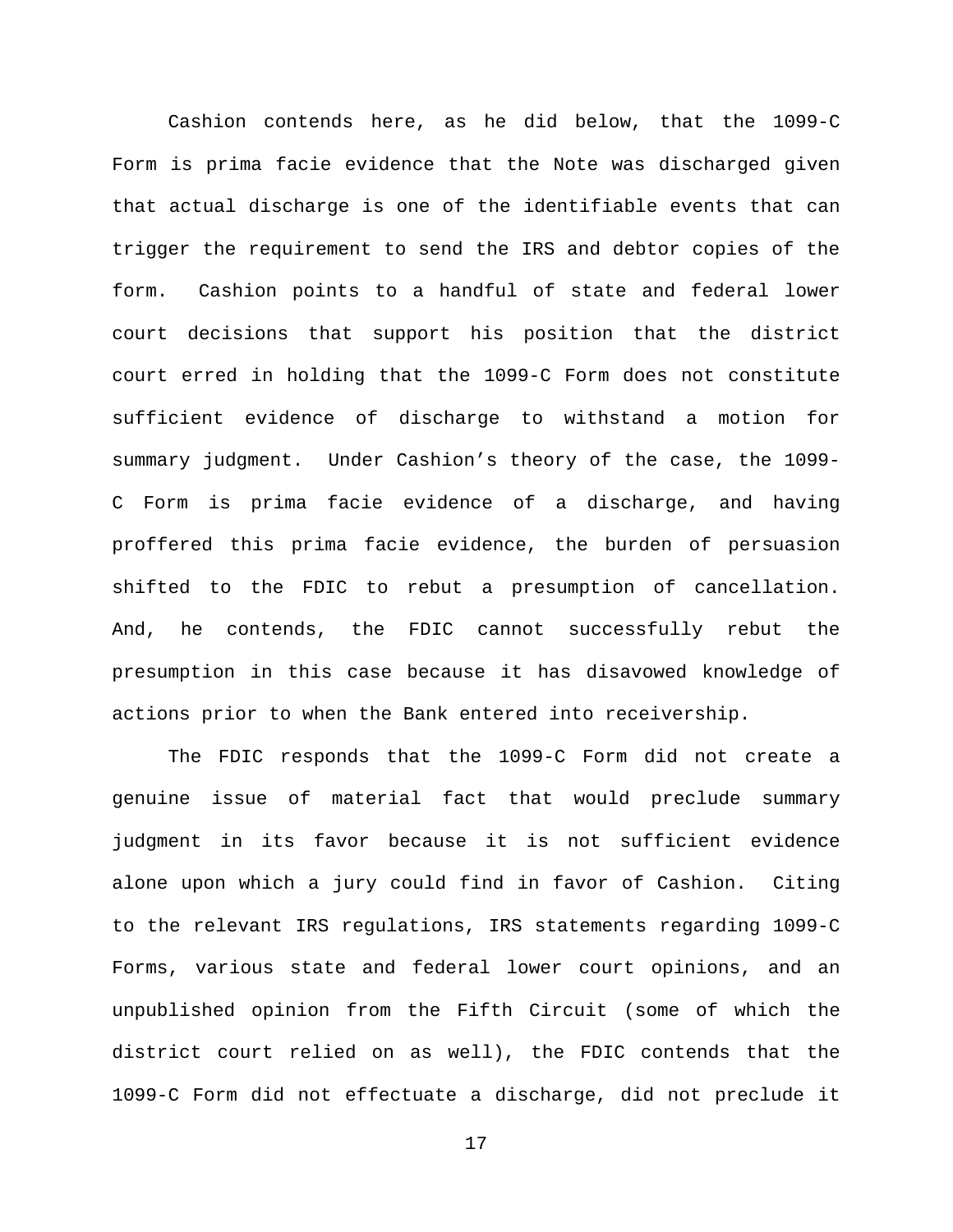from seeking to collect the amount owed on the Note, and evidenced at most proof of an intent to cancel rather than actual cancellation. Accordingly, the FDIC asserts the district court did not err in concluding that the 1099-C Form did not create a genuine issue of material fact as to whether the Note had been cancelled or assigned.

The question before us is relatively straightforward: did the introduction into evidence of the 1099-C Form create a genuine issue of material fact as to whether the Note had been cancelled or assigned. This specific issue is one of first impression not only before this Court, but apparently before any federal appellate court through a published opinion. While approximately two dozen state and federal cases discuss the legal significance of a creditor filing a Form 1099-C with the IRS in any analogous context, there is only one relevant federal appellate court opinion, and it is unpublished. See Owens v. Commissioner, No. 02-61057, 2003 U.S. App. LEXIS 12481 (5th Cir. May 15, 2003) (per curiam) (unpublished). The other opinions, both published and unpublished, are from the United States Tax Court, bankruptcy courts, United States District Courts, and various state trial and appellate courts. As discussed in the parties' briefs and observed above, there is no uniformity in how these courts have resolved the central inquiry.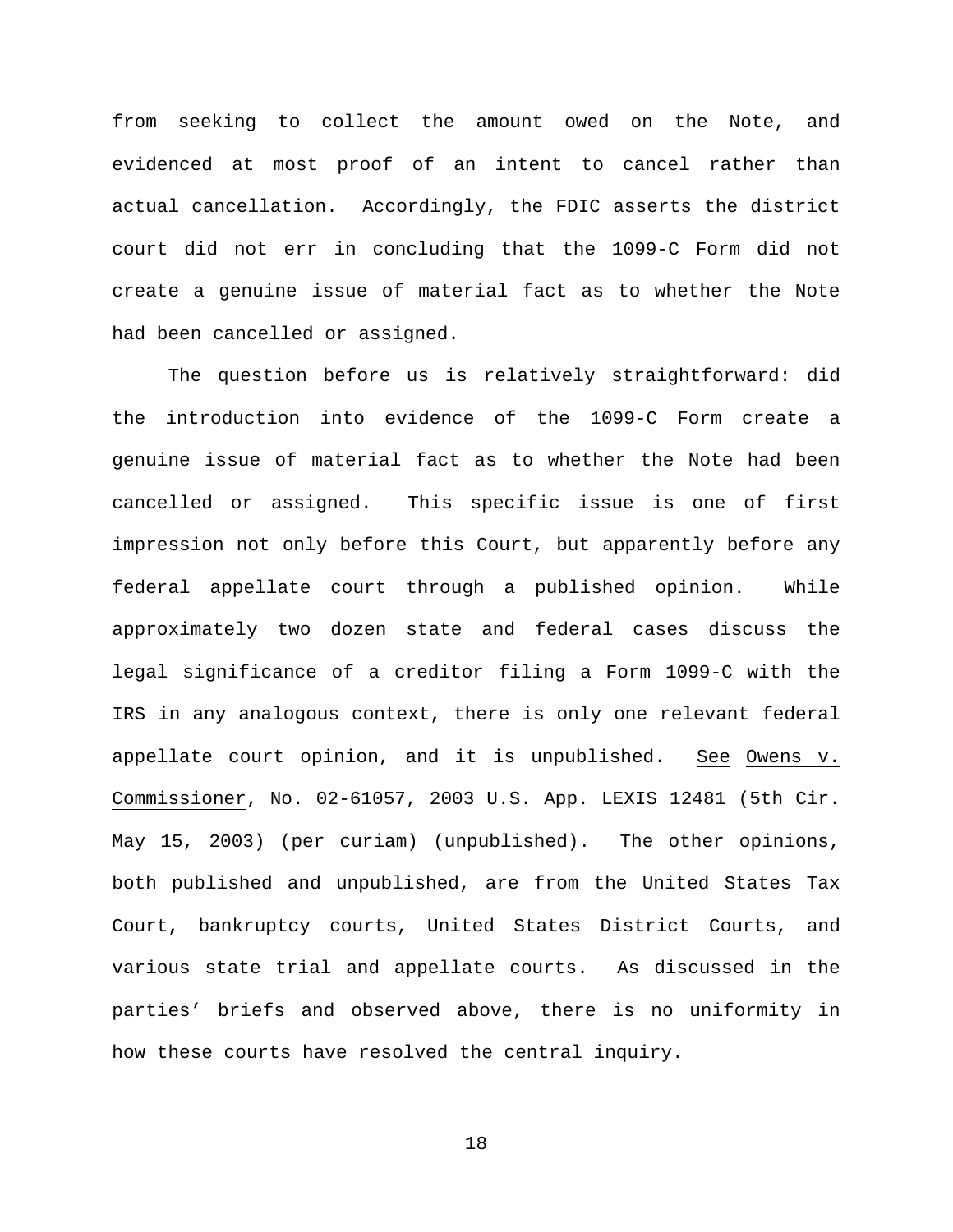A small minority of the lower courts have held, as Cashion urges us to do here, that filing a Form 1099-C with the IRS constitutes prima facie evidence of an intent to discharge a loan, at which point the burden of persuasion shifts to the creditor to proffer evidence that it was filed by mistake or pursuant to another triggering event in the regulations. See, e.g., In re Welsh, No. 06-10831ELF, 2006 WL 3859233 (Bankr. E.D. Pa. Oct. 27, 2006) (unpublished); Amtrust Bank v. Fossett, 224 P.3d 935, 936-38 (Ariz. Ct. App. 2009); Franklin Credit Mgmt. Corp. v. Nicholas, 812 A.2d 51, 58-60 (Conn. App. 2002). These courts have generally noted that because filing a Form 1099-C has legal significance to the debtor's income tax liability, and because the debtor faces penalties or fines for failing to comply with the obligations imposed, it would be inequitable to permit a creditor to collect the debt after having received the benefit of the "charge-off" of the debt from filing the Form 1099-C. Lastly, some—but not all—of the courts holding that a filed Form 1099-C alone is prima facie evidence of discharge have also recognized that the form can satisfy the applicable UCC provisions for when a writing constitutes an "intentional voluntary act" of discharge, and thus itself effectuates the discharge of the relevant debt. See, e.g., Franklin Credit Mgmt. Corp., 812 A.2d at 60-61.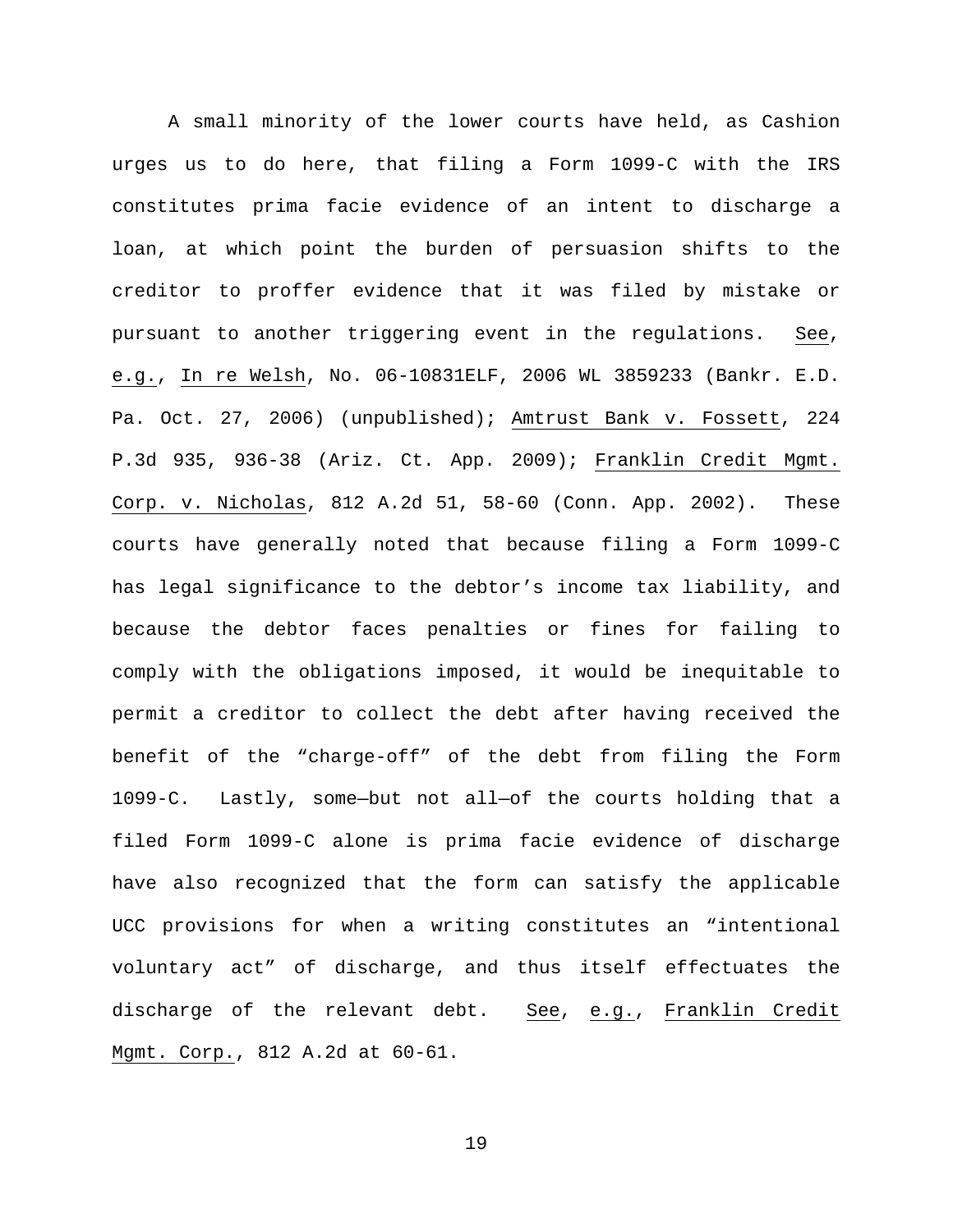While we cannot say that the analysis summarized above lacks any support, we find a different approach taken by a majority of the courts to consider the matter ultimately more persuasive. That analysis relies principally on the language of the IRS regulations and the purpose of a Form 1099-C. E.g., Capital One, N.A. v. Massey, Case No. 4:10-CV-01707, 2011 WL 3299934, \*3-\*4 (S.D. Tex. Aug. 1, 2011) (unpublished); In re Zilka, 407 B.R. 684, 687-92 (Bankr. W.D. Pa. 2009); Lifestyles of Jasper, Inc. v. Gremore, 299 S.W.3d 275, 276-77 (Ky. Ct. App. 2009).

The Internal Revenue Code ("IRC") sets forth certain reporting requirements to the IRS, 26 U.S.C. § 6050P, which the IRS regulations have implemented through the Form 1099-C filing requirement:

any applicable entity . . . that discharges an indebtedness of any person . . . must file an information return on Form 1099-C with the Internal Revenue Service. Solely for purposes of the reporting requirements of [the applicable statute and this regulation], a discharge of indebtedness is deemed to have occurred . . . if and only if there has occurred an identifiable event described in paragraph (b)(2) of this section, whether or not an actual discharge of indebtedness has occurred on or before the date on which the identifiable event has occurred.

26 C.F.R. § 1.6070P-1(a) (emphasis added). Subsection (b)(2) of 26 C.F.R. § 1.6070P-1 lists eight "identifiable events" that trigger the reporting obligation. The identifiable events include discharge through the debtor's filing for bankruptcy,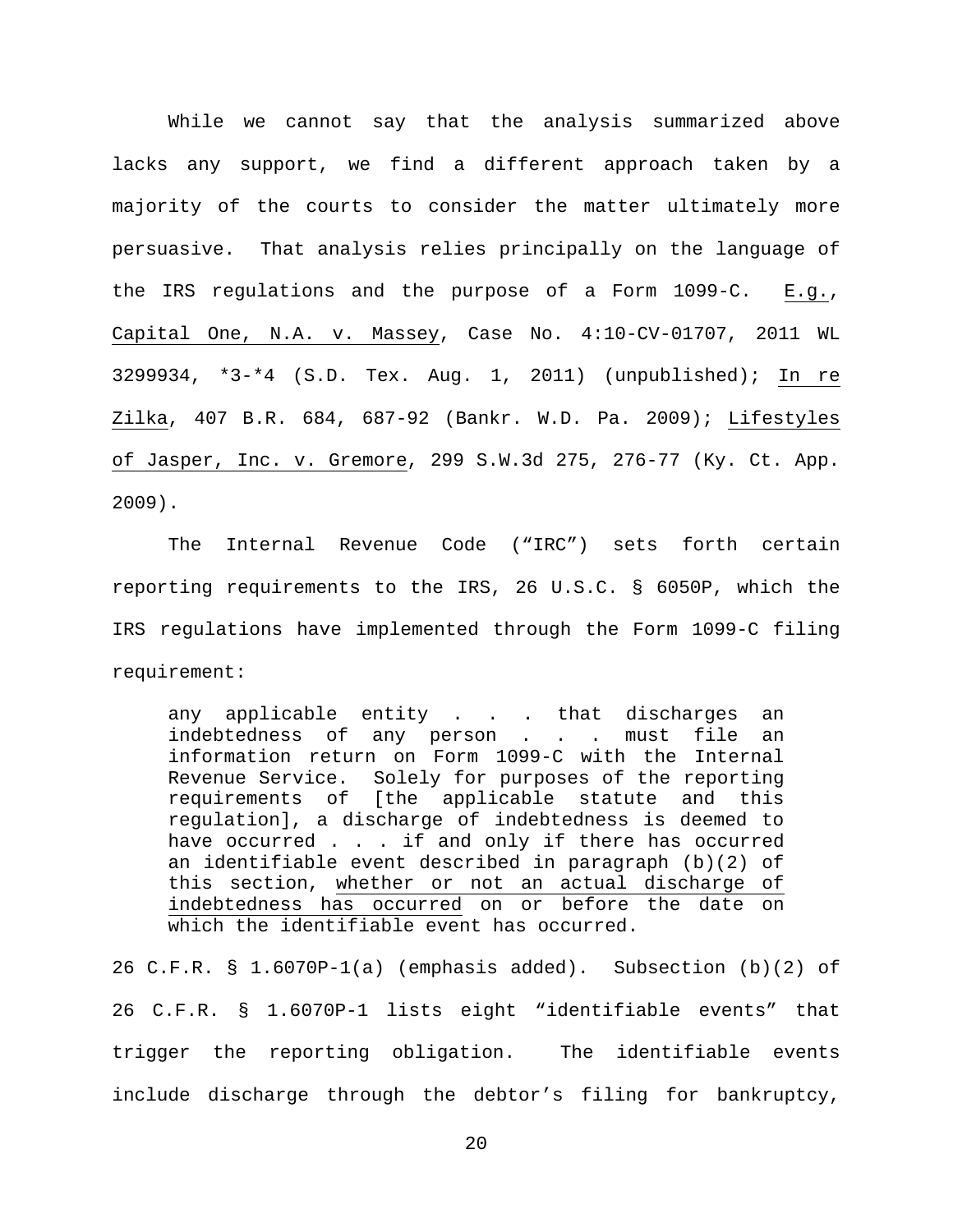the expiration of the statute of limitations for collection, discharge by agreement of the parties, a creditor's decision "to discontinue collection activity and discharge debt," and "expiration of the non-payment testing period." § 1.6070P- $1(b)(2)(i)$ .

Tracking the plain language of the regulation, a creditor may be obligated to file a Form 1099-C even though an actual discharge of indebtedness has not yet occurred or is not contemplated. Cf. Subsection (a). Moreover, the identifiable event triggering the obligation may not involve an actual discharge of the debt; rather, the event may be deemed to constitute a "discharge" "[s]olely for purposes of" determining the Form 1099-C reporting obligation. Cf. id. and subsection  $(b)$ .

The plain language of the regulation leads us to conclude that filing a Form 1099-C is a creditor's required means of satisfying a reporting obligation to the IRS; it is not a means of accomplishing an actual discharge of debt, nor is it required only where an actual discharge has already occurred. This understanding of the creditor's obligation to file a Form 1099-C is also clearly expressed in the IRS's own interpretation of the regulations. Two IRS Information Letters issued in October 2005 addressed concerns regarding the impact of a creditor's compliance with the Form 1099-C reporting obligation and the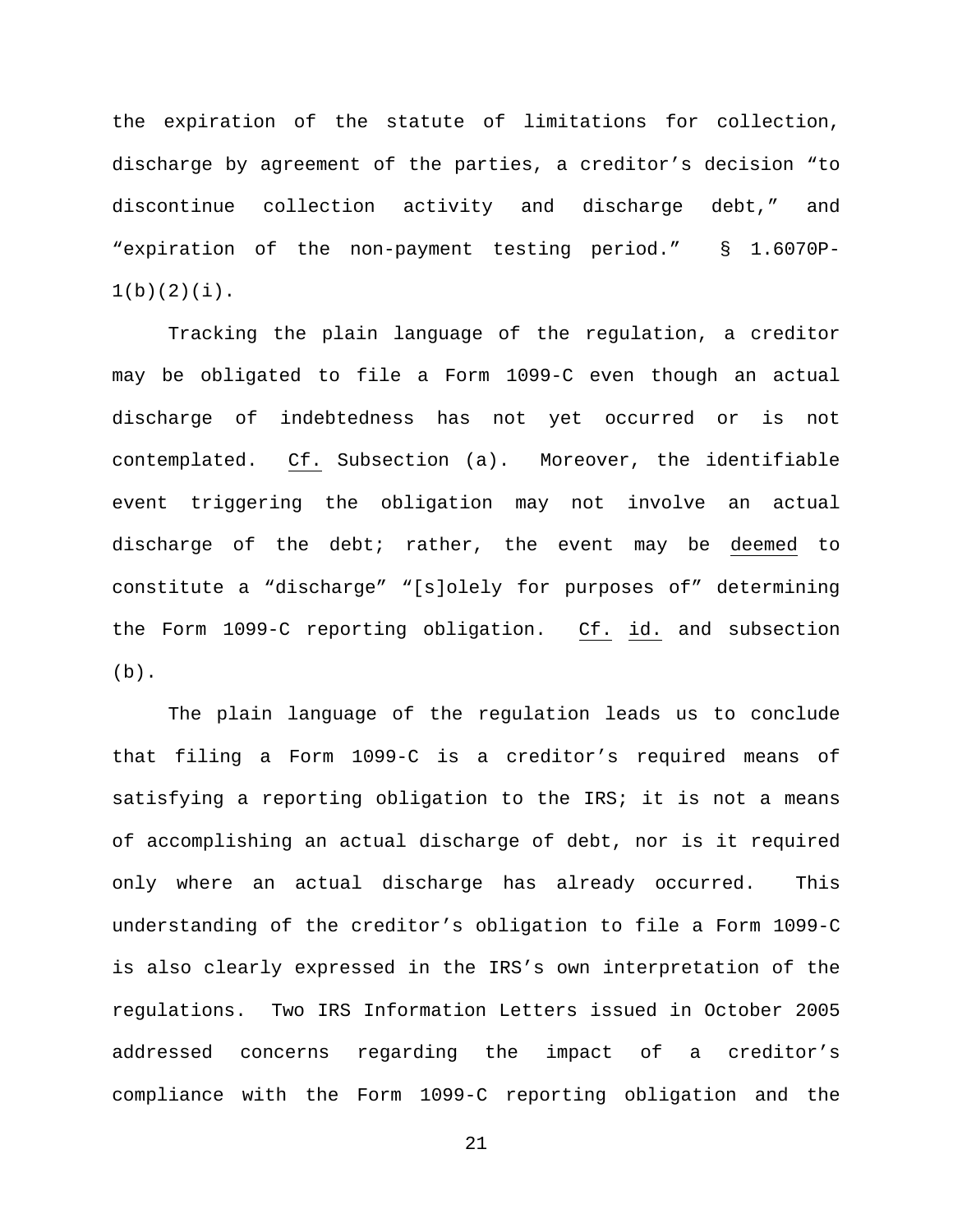continuing liability of a debtor on the subject debt. I.R.S. Info. 2005-0207, 2005 WL 3561135 (Dec. 30, 2005); I.R.S. Info. 2005-0208, 2005 WL 3561136 (Dec. 30, 2005). In the first, the IRS addressed a creditor's concern that filing the Form 1099-C would constitute a written admission that it had discharged the debt and would therefore make debtors unwilling to pay on their obligations. Citing subsection (a) of the regulations discussed above, the IRS responded that it "does not view a Form 1099-C as an admission by the creditor that it has discharged the debt and can no longer pursue collection." I.R.S. Info. 2005-0207. In the second letter, the IRS assured a concerned creditor that filing a Form 1099-C satisfies the reporting requirements of statute and implementing regulations, neither of which "prohibit collection activity after a creditor reports by filing a Form 1099-C." I.R.S. Info. 2005-0208.

The IRS, the administrative agency charged with the obligation of implementing IRC § 6050P through its regulations, thus treats the Form 1099-C as a means for satisfying a reporting obligation and not as an instrument effectuating a discharge of debt or preventing a creditor from seeking payment on a debt. Moreover, as the IRS correctly noted in the foregoing Information Letters, nothing in the relevant statute or regulations prohibits collection following the filing of a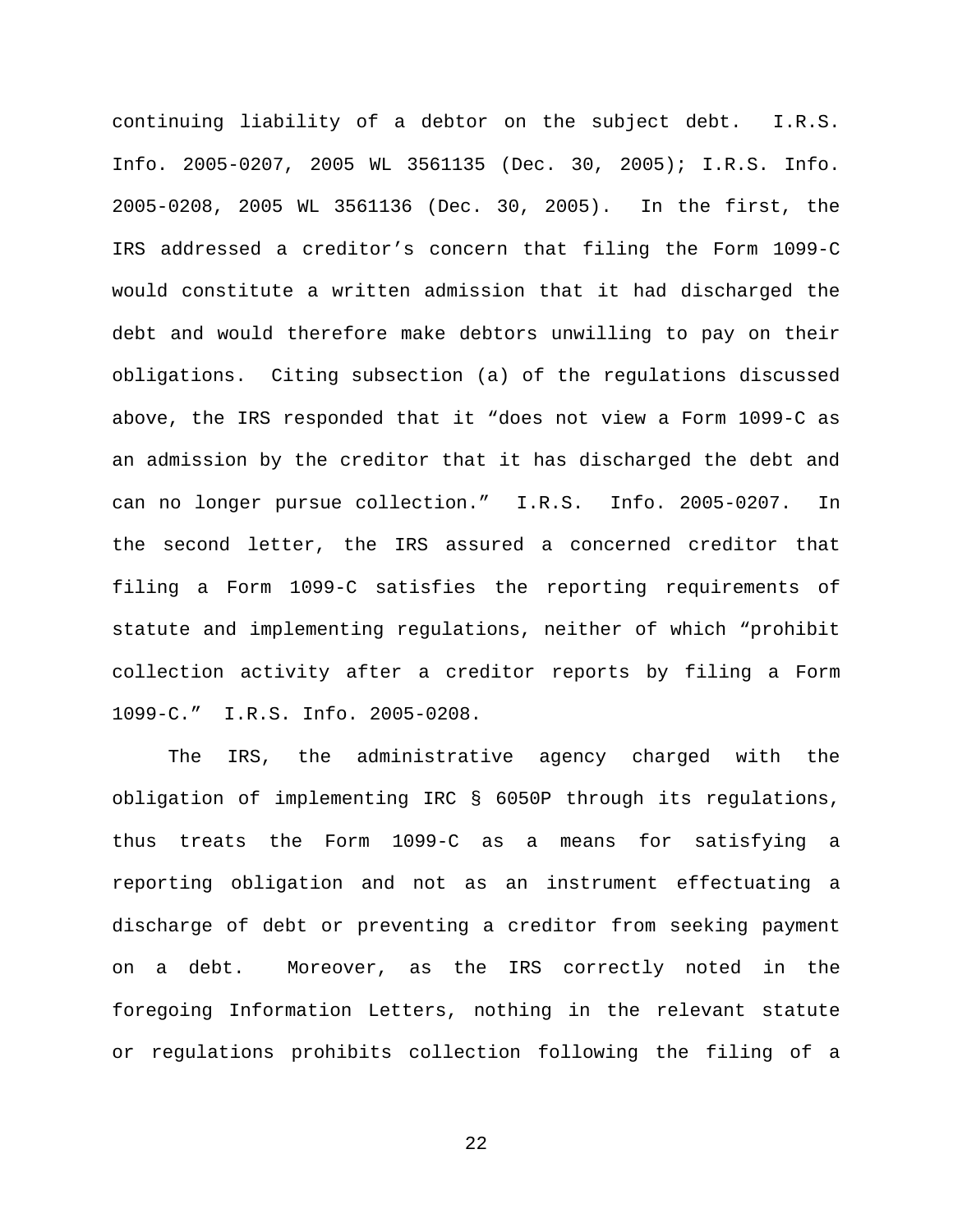Form  $1099$ -C. $^7$  $^7$  Although the IRS' interpretation is expressed in an information letter rather than a regulation or ruling, and thus is not subject to  $Chevron<sup>8</sup> - style$  $Chevron<sup>8</sup> - style$  $Chevron<sup>8</sup> - style$  deference, it is</u> nonetheless "entitled to respect . . . to the extent that [its] interpretations have the power to persuade." Christensen v. Harris County, 529 U.S. 576, 587 (2000) (internal quotation marks omitted); see Dominion Res., Inc. v. United States, 219 F.3d 359, 366 (4th Cir. 2000). We find the IRS's view persuasive because it fully encompasses the purpose of a Form 1099-C as an IRS reporting document and follows the plain language of the relevant regulation.

As noted, several courts have expressed a similar interpretation of the filing of a Form 1099-C, and although none of their opinions are binding on us, we note the reasoning expressed in some of them. In Owens v. Commissioner, No. 02- 61057, 2003 U.S. App. LEXIS 12481 (5th Cir. May 15, 2003) (per curiam) (unpublished), the Fifth Circuit observed that a Form 1099-C was not evidence that the creditor had actually cancelled a debt, but rather reflected at most an intention to cancel the debt in the future. Id. at \*11-\*12. It thus criticized the IRS

<span id="page-22-0"></span> $7$  While some of the circumstances triggering the obligation to file a Form 1099-C may bar collection, it is that separate circumstance and not the fact of filing a Form 1099-C that acts as the bar.

<span id="page-22-1"></span><sup>&</sup>lt;sup>8</sup> Chevron U.S.A. Inc. v. Natural Res. Defense Council, Inc., 467 U.S. 837 (1984).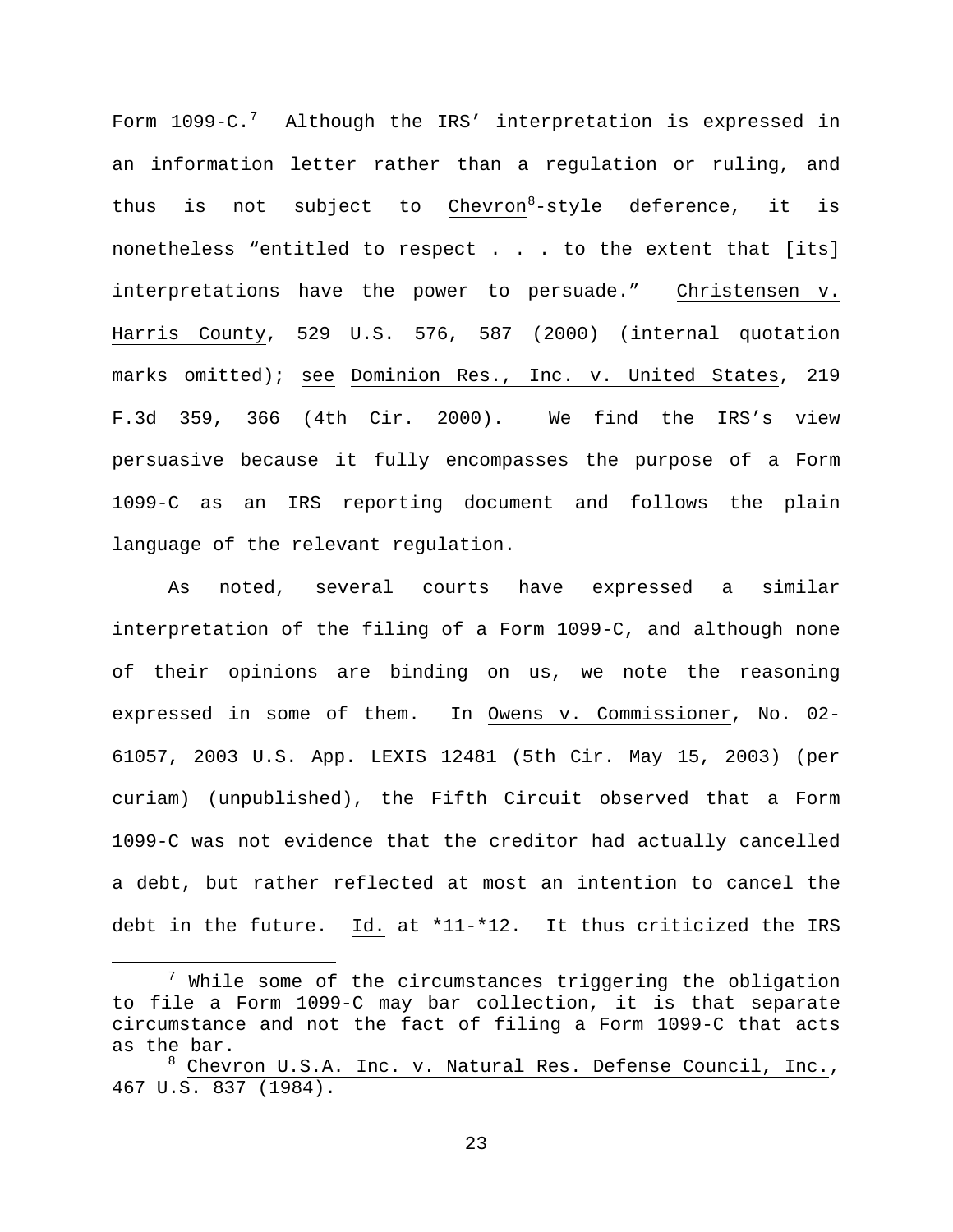for not "bother[ing] to follow up on the intention . . . to verify actual cancellation" and instead relying solely on the issuance of a Form 1099-C when it charged the taxpayers with being deficient on their income taxes. Id. at \*12.

In a case more similar in setting to that at bar, in Capital One, N.A. v. Massey, No. 4:10-CV-01707, 2011 WL 3299934 (S.D. Texas Aug. 1, 2011) (unpublished), the United States District Court for the Southern District of Texas "adopt[ed] the view that a 1099-C does not discharge debtors from liability" because the form is "issued to comply with IRS reporting requirements" and the IRS does not view it "as a legal admission that a debtor is absolved from liability for a debt." 2011 WL 3299934, at \*3. Accordingly, the Capital One court held that "the fact that [a creditor] issued a 1099-C in relation to the Borrowers' indebtedness is irrelevant and does not raise a genuine issue of material fact" as to whether the debt had been cancelled. Id.

Here, Cashion claims that the 1099-C Form is prima facie evidence, in and of itself, that the Note has been cancelled. We disagree. As noted earlier, the IRS did not create the form as a means of effectuating the discharge of a debt. It is, instead, a reporting mechanism to the IRS. Moreover, because a creditor can be required to file a Form 1099-C even where a debt has not been cancelled, the mere fact that a Form 1099-C is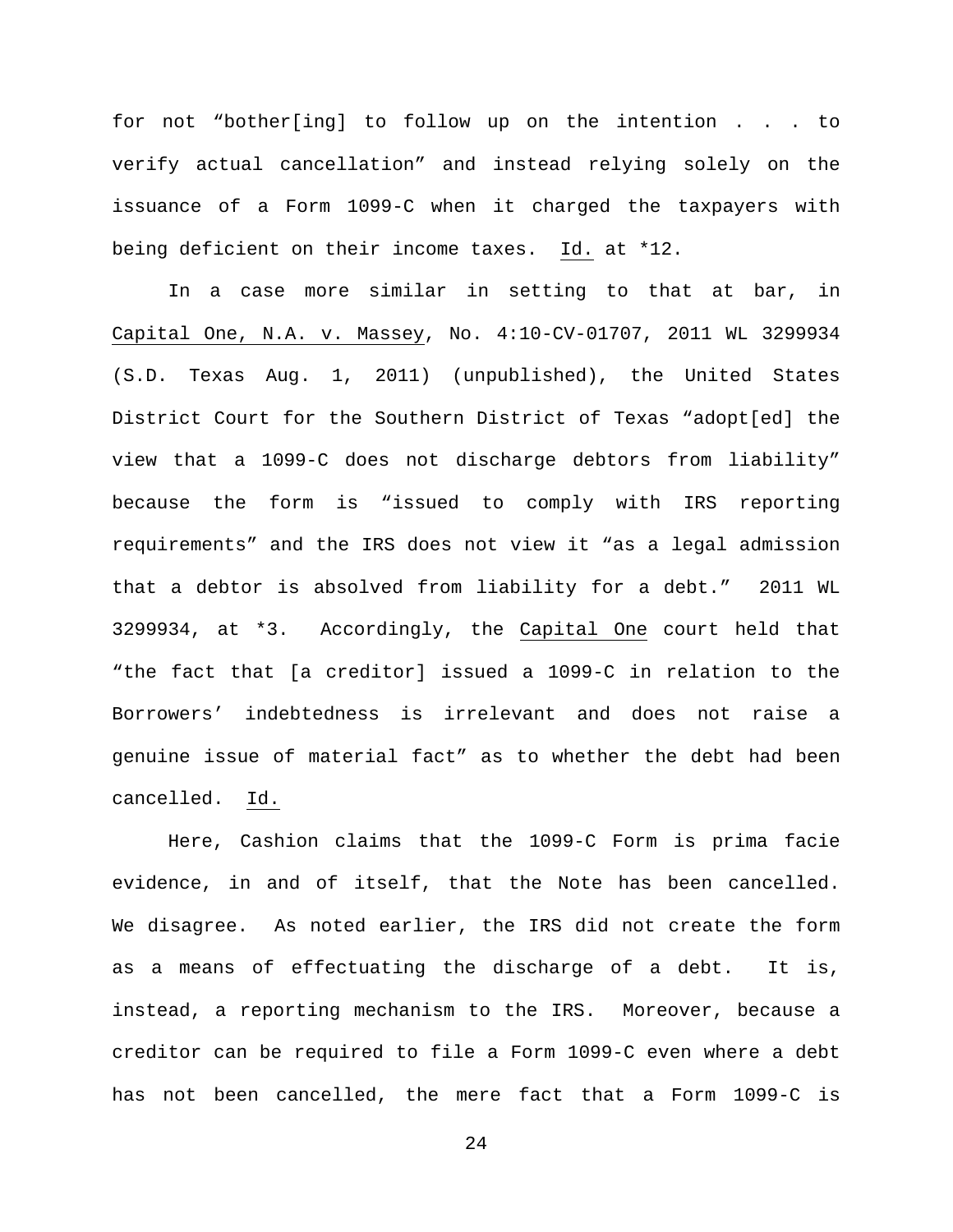filed does not constitute sufficient evidence, standing alone, that a debt has been cancelled. Without more, it is impossible for a court to know what the existence of a filed Form 1099-C means. It may mean the debt has been discharged; it may mean the creditor intended to discharge the debt in the future; or it may mean that another of the "identifiable events" in the regulation occurred apart from an actual discharge. Furthermore, it may also have simply been filed by mistake. The bare Form 1099-C alone, which is Cashion's sole evidence of debt discharge in this case, does not provide any of the contextual clues needed to decide between these alternatives.

Summary judgment is appropriate if the record shows that "there is no genuine issue as to any material fact and that the movant is entitled to judgment as a matter of law." Fed. R. Civ. P. 56(a). A "genuine issue" of fact exists "when the evidence would allow a reasonable jury to return a verdict for the nonmoving party." News & Observer Publ'g Co. v. Raleigh-Durham Airport Auth., 597 F.3d 570, 576 (4th Cir. 2010) (citing Anderson v. Liberty Lobby, Inc., 477 U.S. 242, 248 (1986)). The nonmoving party "'may not rely merely on allegations or denials in [his] own pleading' but must 'set out specific facts showing a genuine issue for trial.'" Id. (quoting Fed. R. Civil Pro. 56(e)).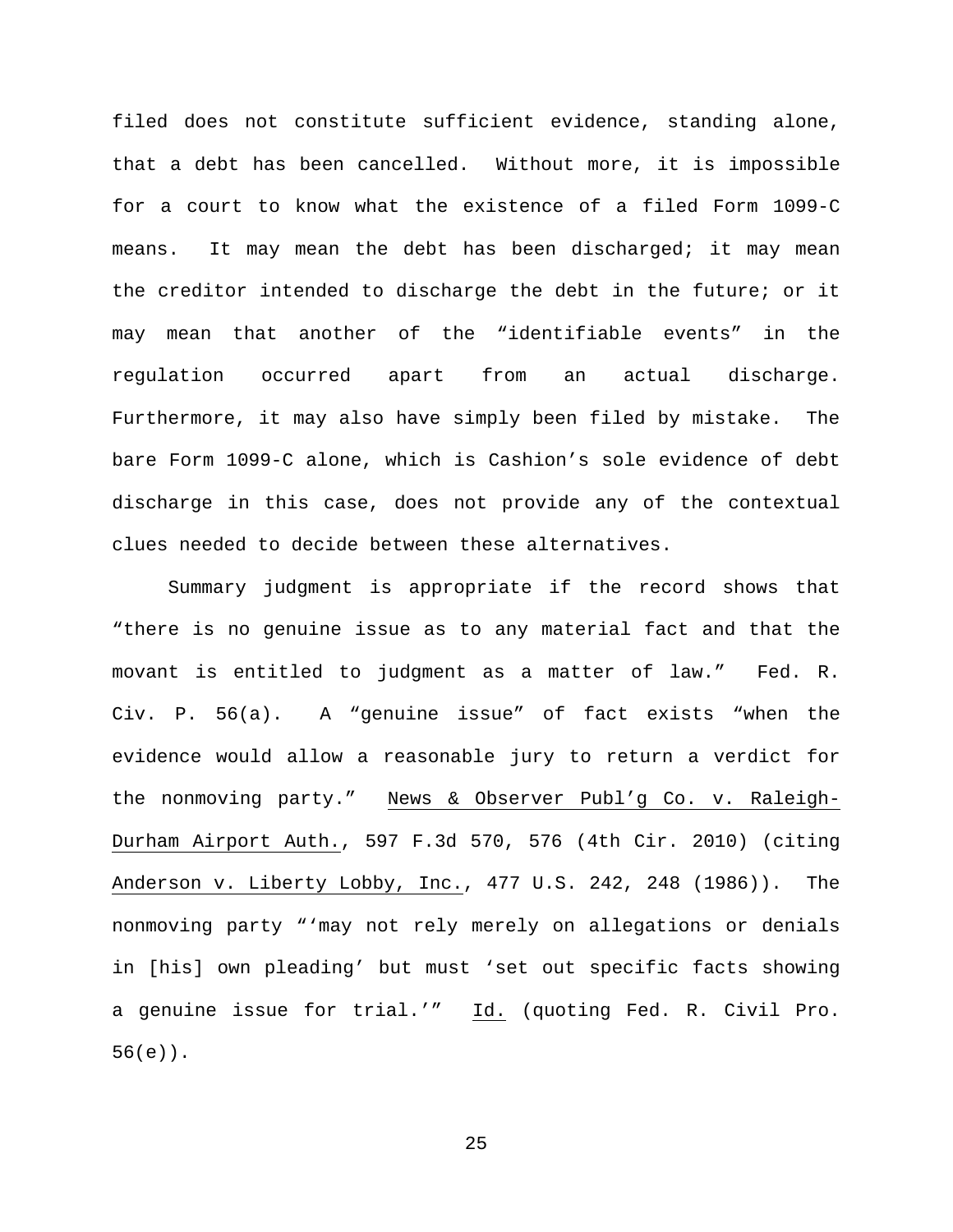Cashion's claim of cancellation or assignment of the Note is based solely on the 1099-C Form. He never proffered a reason for cancellation or any evidence beside the 1099-C Form he received to prove cancellation. Cashion admitted he had not paid the Note. $^9$  $^9$  Only Cashion's bald speculation ties his receipt of the 1099-C Form to a specific reason as to why the Bank would have issued it. As a matter of law, a jury could not have rendered a verdict in Cashion's favor that the Note was cancelled or assigned when the sole evidence put forth was the 1099-C Form. As such, there is no genuine issue of material fact in this case. See Matsushita Elec. Indus. Co. v. Zenith Radio Corp., 475 U.S. 574, 586-87 (1986) (In the context of whether an issue of fact is "genuine," an opponent of summary judgment "must do more than simply show that there is some metaphysical doubt as to the material facts." He "must come forward with 'specific facts showing that there is a genuine issue for trial.' Where the record taken as a whole could not lead a rational trier of fact to find for the nonmoving party, there is no 'genuine issue for trial.'").

In so holding, we are careful to note the specific circumstances of this case and the narrowness of our holding.

<span id="page-25-0"></span><sup>&</sup>lt;sup>9</sup> Significantly, Cashion never sought discovery related to the issuance of the 1099-C Form or attempted to develop the record beyond the mere existence of the form as support for his argument.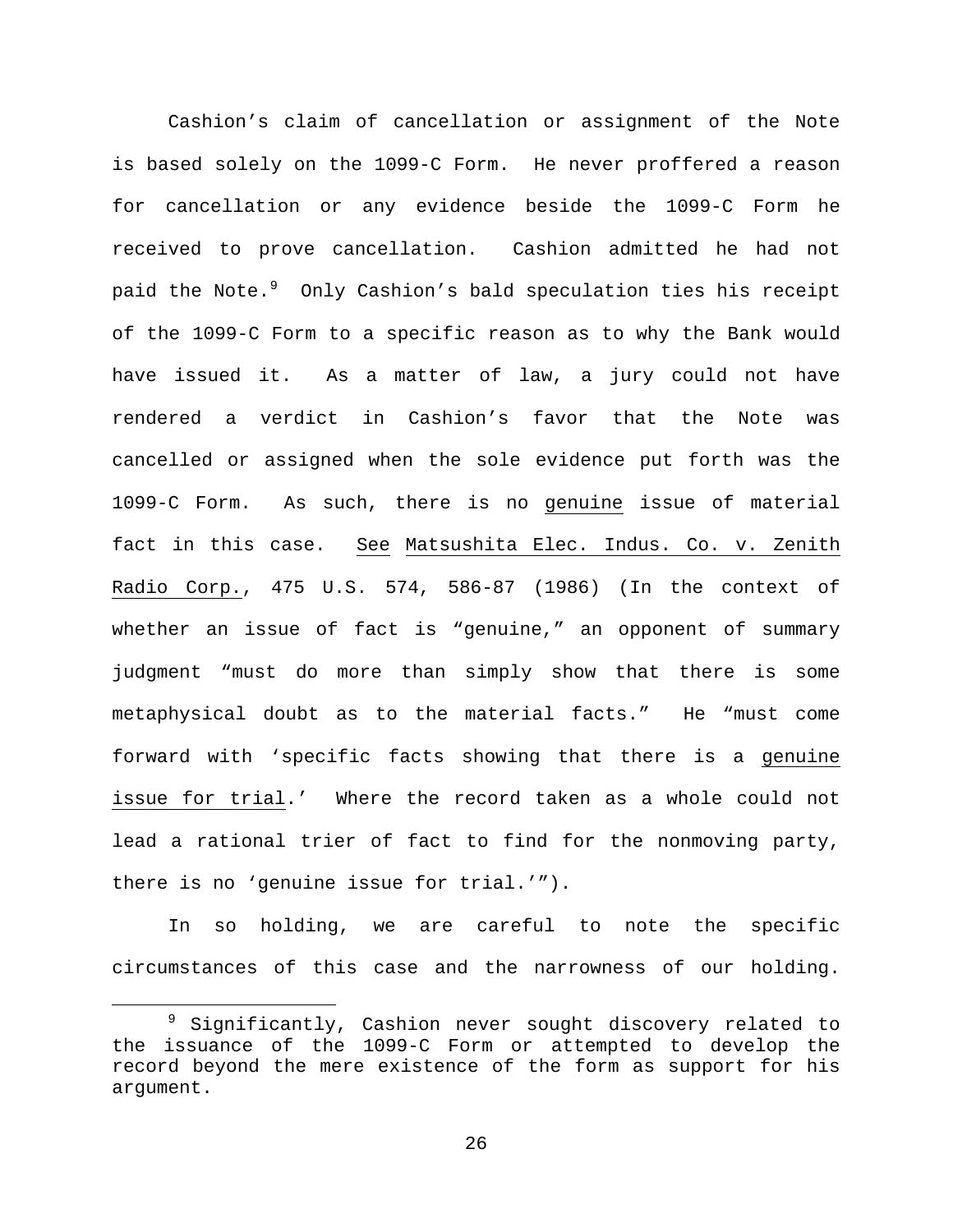The case at bar is likely an oddity, where the 1099-C Form is the only evidence of debt discharge before the Court.<sup>[10](#page-26-0)</sup> This is not a situation where the evidentiary value of a Form 1099-C is considered in conjunction with other competent evidence regarding the circumstances surrounding its filing. In another case, where a properly authenticated Form 1099-C is introduced into evidence along with other circumstantial evidence of cancellation of the debt, the Form 1099-C could be properly considered by the trier of fact under the totality of the circumstances on the ultimate issue of whether the debt in question was, in fact, cancelled. But here, because Cashion has not come forward with evidence that creates a genuine issue of material fact as to whether the Note has been cancelled or assigned, the district court did not err in granting the FDIC's motion for summary judgment. $11$ 

<span id="page-26-0"></span> $10$  As the dissent observes, the affidavit Cashion submitted attested that the Bank had cancelled the Note. The affidavit plainly represents that Cashion's only basis for this belief is the 1099-C Form he received from the Bank. He offers no basis in the affidavit as proof of cancellation except the 1099-C Form As such, Cashion's affidavit does not change the relevant evidence that was before the district court when considering whether a genuine issue of material fact existed as to the Note's cancellation.

<span id="page-26-1"></span> $11$  Cashion repeatedly refers to the 1099-C Form as being evidence of cancellation and/or assignment. However, he does not raise any separate argument as to why the district court erred in concluding the 1099-C Form did not raise a genuine issue of material fact as to the Note's assignment than he does (Continued)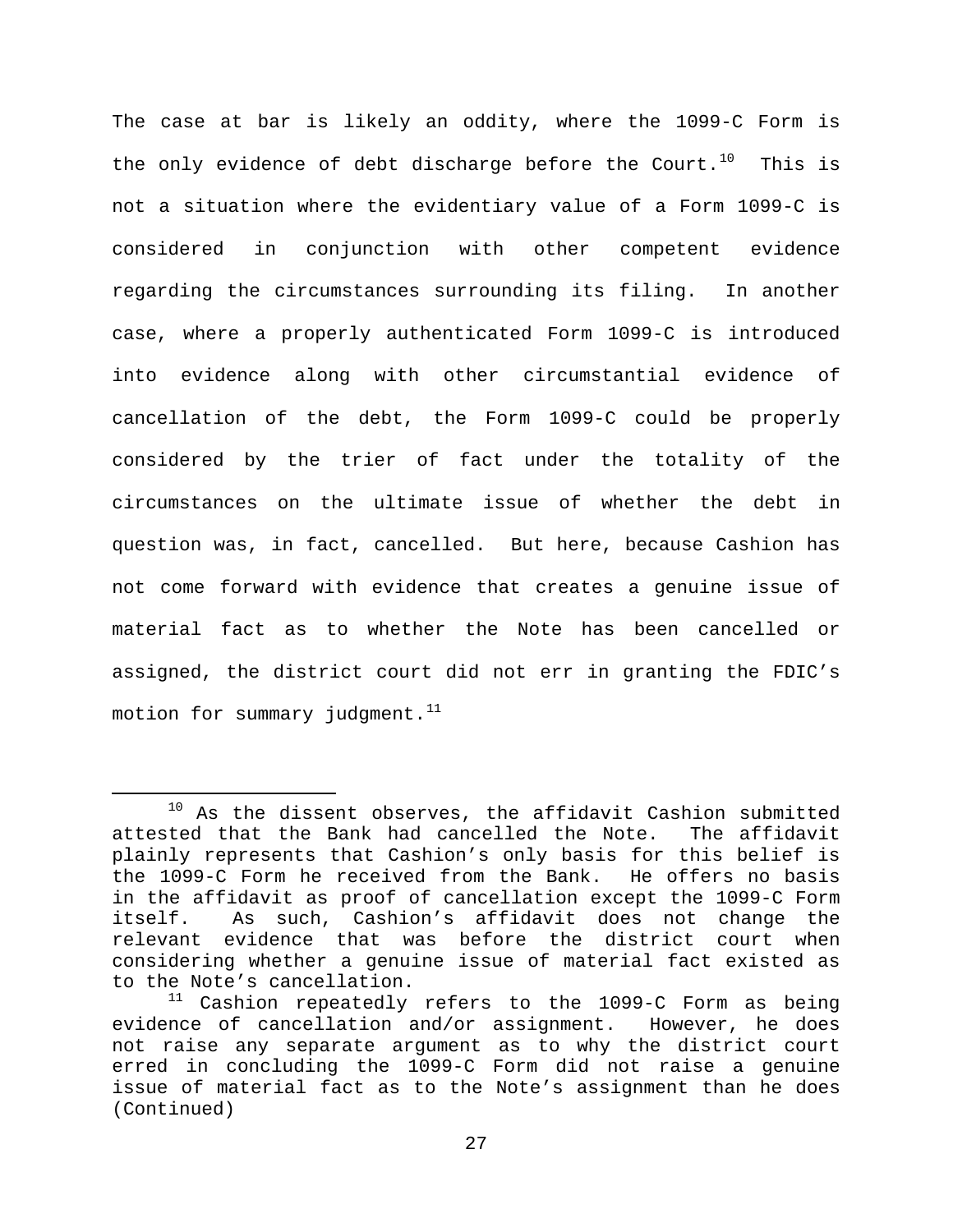For the reasons set forth above, the judgment of the district court in favor of the FDIC is

III.

# AFFIRMED.

Ĩ.

as to its being evidence of cancellation. As such, our analysis need not extend further.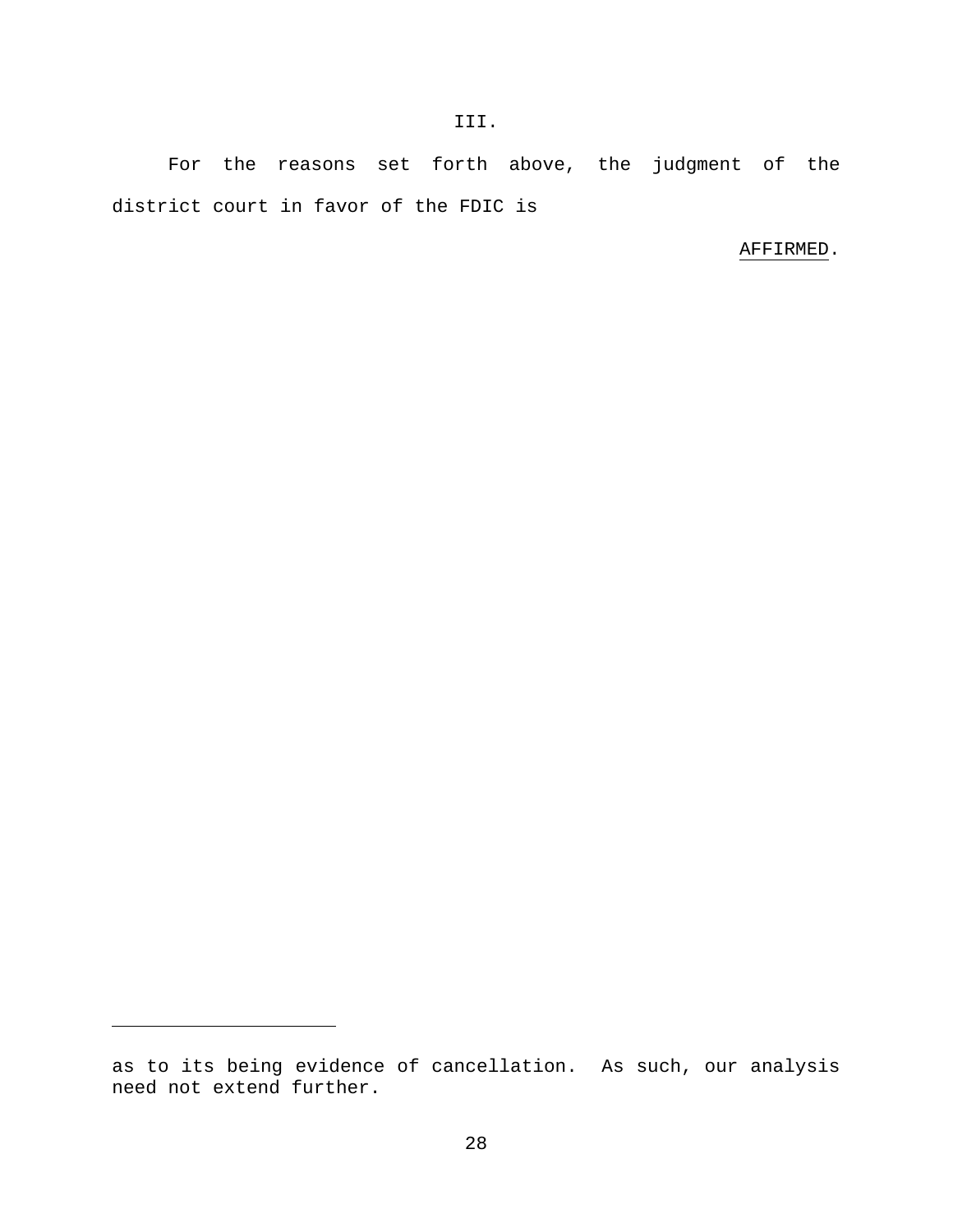KING, Circuit Judge, dissenting:

With all respect for my distinguished colleagues, I would vacate the judgment below and remand for trial. In ruling on the summary judgment motion, the district court improperly disregarded admissible evidence which, viewed in the light most favorable to Cashion, creates a genuine dispute of material fact as to whether Cashion's \$2 million debt to the Bank of Asheville has been discharged.

As my friends emphasize, a Form 1099-C does not necessarily prove the discharge of a debt. It is of little moment, however, that IRS regulations specify that a Form 1099-C may be created "whether or not an actual discharge of indebtedness has occurred." See 26 C.F.R. § 1.6070P-1(a). In the district court, Cashion presented the handwritten Form 1099-C, referencing the sum of more than \$1.9 million, in opposition to the FDIC's summary judgment motion. Contemporaneously therewith, Cashion filed his own affidavit asserting, inter alia, that "the Bank cancelled the alleged debt," and that "the Bank . . . has acknowledged that the debt which is a subject of this lawsuit has been cancelled and assigned." (J.A. 32, 38.) Significantly, it was not Cashion's burden to establish on the FDIC's summary judgment motion that his debt to the Bank was discharged as a matter of law. Rather, Cashion was obliged to show merely that there is a genuine dispute of material fact.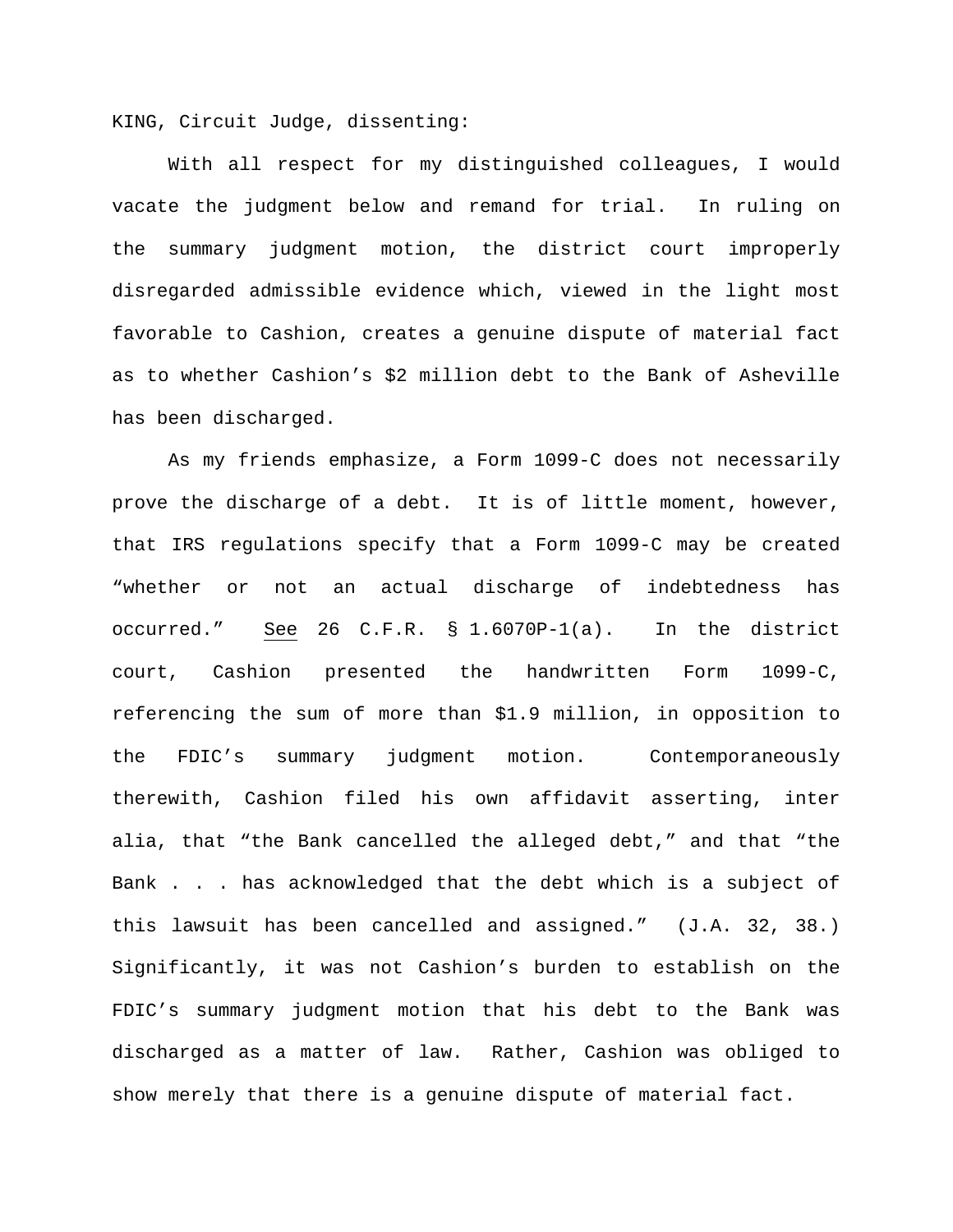In its reply memorandum, the FDIC asserted that: (1) the Form 1099-C constitutes inadmissible hearsay; (2) the Form 1099- C relates only to the collateral secured by the Note; and (3) the Form 1099-C is insufficient, on its own, to create a genuine dispute of material fact as to whether the underlying debt has been discharged. As the majority observes, the district court adopted all three of the FDIC's arguments.

First, however, the Form 1099-C is admissible as a business record, pursuant to Rule 803(6) of the Federal Rules of Evidence. With its reply in support of summary judgment, the FDIC filed the affidavit of Sherry Martin, a Resolutions and Receiverships Specialist familiar with the books and records of the Bank. That affidavit establishes the provenance of the Bank's records, relating that

[t]he books and records in question were made at or near the time of the matters therein recorded and were kept in the course of [the Bank's] regularly conducted business activity, the regular practice of which was to keep such books and records.

J.A. 81. Martin's affidavit specifically discusses the Form 1099-C, reciting that "[b]ased on the books and records of [the Bank], the[] [Form 1099-C] appear[s] to have been sent to Mr. Cashion by [the Bank.]" Id. at 82. These statements are all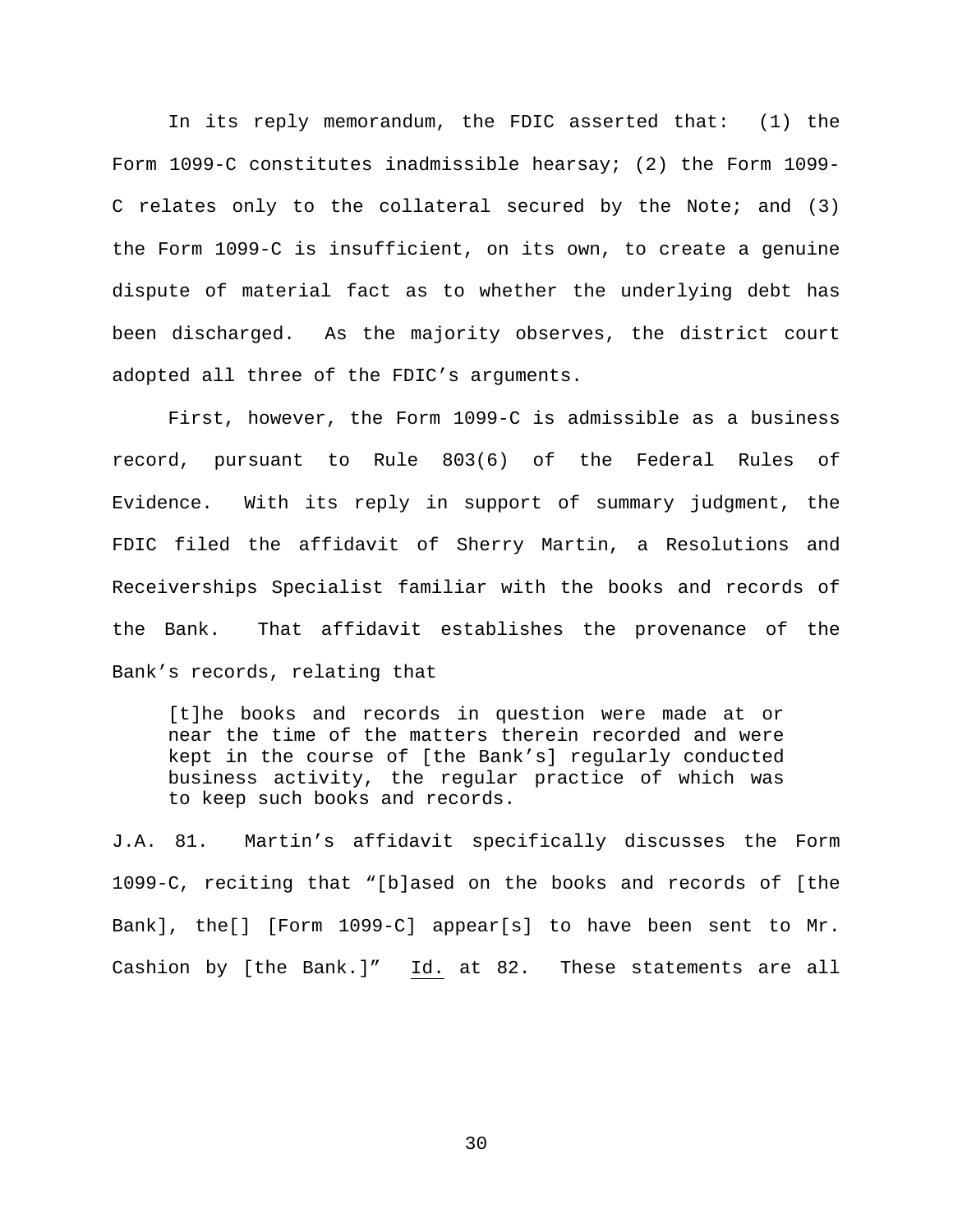that is required by Rule 803(6) to render admissible the Form  $1099 - C.$  $1099 - C.$ <sup>1</sup>

Second, in concluding that the Form 1099-C relates only to the collateral secured by the Note, the district court relied on the Form's description of the debt as "Assignment of Promissory Notes." J.A. 42. However, the Form 1099-C lists its relevant account number as 4436, the Bank's account number for the loan and the Note. Thus, there are competing inferences to be resolved by a jury, not by a court on summary judgment.

Finally, contrary to the majority's assertion, this case does not present the question of whether the Form 1099-C, standing alone, constitutes "sufficient evidence [on] which a jury could find in favor of Cashion." Ante at 17. Put simply, the Form 1099-C cannot be considered in a vacuum. It was filed in the district court along with Cashion's own affidavit, wherein he verifies that the Bank has cancelled his debt.

According to the majority, Cashion's affidavit should be discounted because it "plainly represents" that the Form 1099-C provides the only basis for Cashion's belief that the Bank discharged his debt. Ante at 27 n.10. Though the affidavit refers to the Form 1099-C, Cashion does not contend that his

<span id="page-30-0"></span> $1$  If the proper foundation is established, the Form 1099-C would likely also be admissible as the statement of an opposing party, pursuant to Federal Rule of Evidence  $801(d)(2)$ .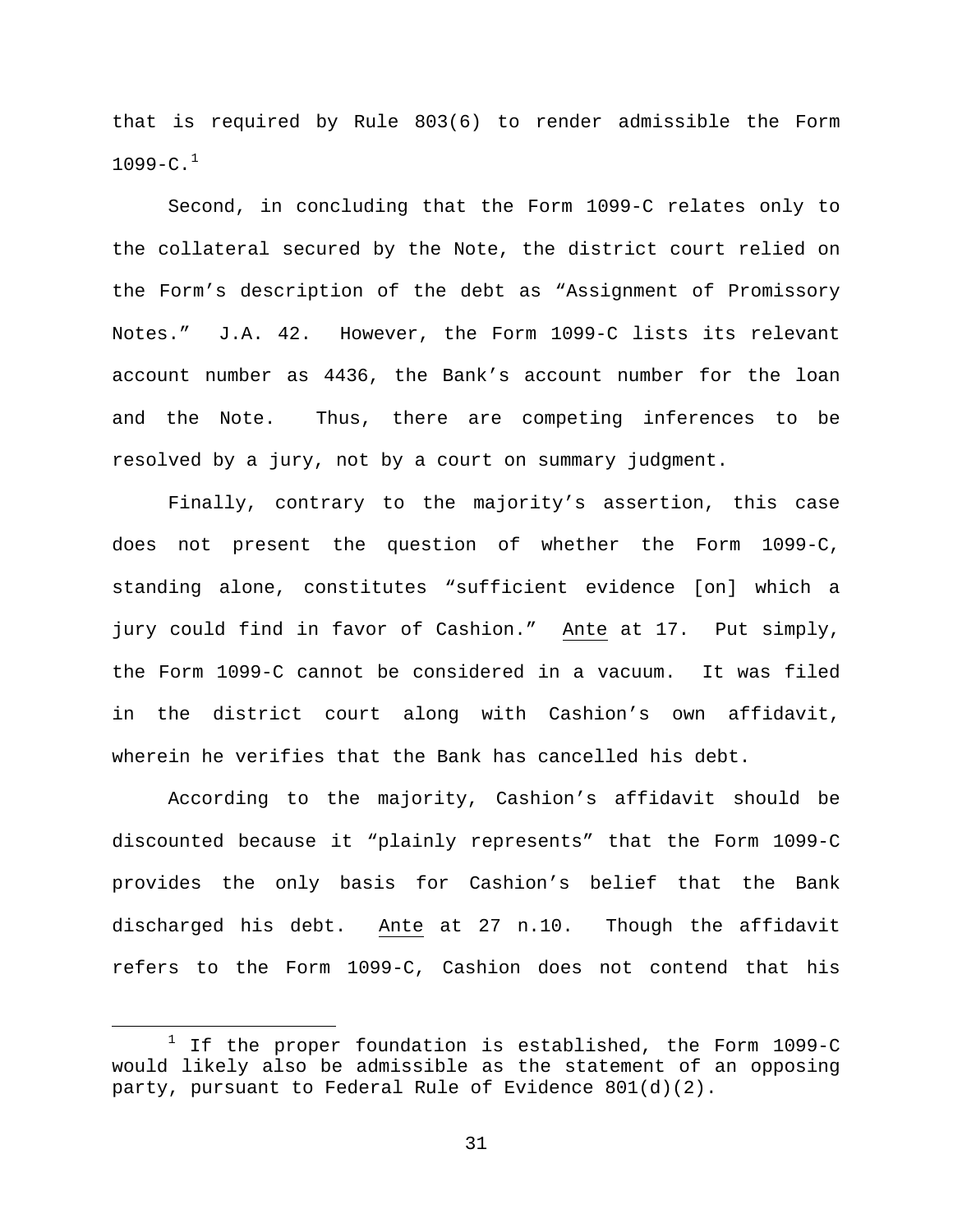belief is based solely on the Form. Indeed, the Form provides no explanation (except its references to collateral and the account number associated with the Note) for why the Bank created and sent it to Cashion. In these circumstances, a reasonable jury would be entitled to infer that the Form 1099-C reflects an intent on the part of the Bank to discharge Cashion's debt. Such an inference is supported by the origin of the Form 1099-C, i.e., the Bank itself, and the FDIC's failure to show that the circumstances of the Form's existence "indicate [any] lack of trustworthiness." Fed. R. Evid.  $803(6)(E).^{2}$  $803(6)(E).^{2}$  $803(6)(E).^{2}$ 

The majority's discussion of the divergent legal principles concerning the evidentiary weight properly accorded a Form 1099- C is, in my view, unnecessary, and the discussion simply reinforces the proposition that "'reasonable minds could differ'" on this central point. Bouchat v. Balt. Ravens Football Club, Inc., 346 F.3d 514, 522 (4th Cir. 2003) (quoting

<span id="page-31-0"></span> $2$  In assessing the meaning of the Form's reference to "Cancellation of Debt," the jury would be entitled to view the cancellation in several ways, such as, by way of example, a discharge, a charge-off, a refinancing, a corrupt action by a Bank officer, or, perhaps, a gift by the Bank. Any of these plausible views of the record would give rise to an inference sufficient to defeat the FDIC's summary judgment motion, because it bears the burden on summary judgment of showing the absence of a genuine dispute of material fact. See Matsushita Elec. Co., Ltd. v. Zenith Radio Corp., 475 U.S. 574, 587 (1986) ("[O]n summary judgment the inferences to be drawn from the underlying facts . . . must be viewed in the light most favorable to the party opposing the motion." (alterations and internal quotation marks omitted)).